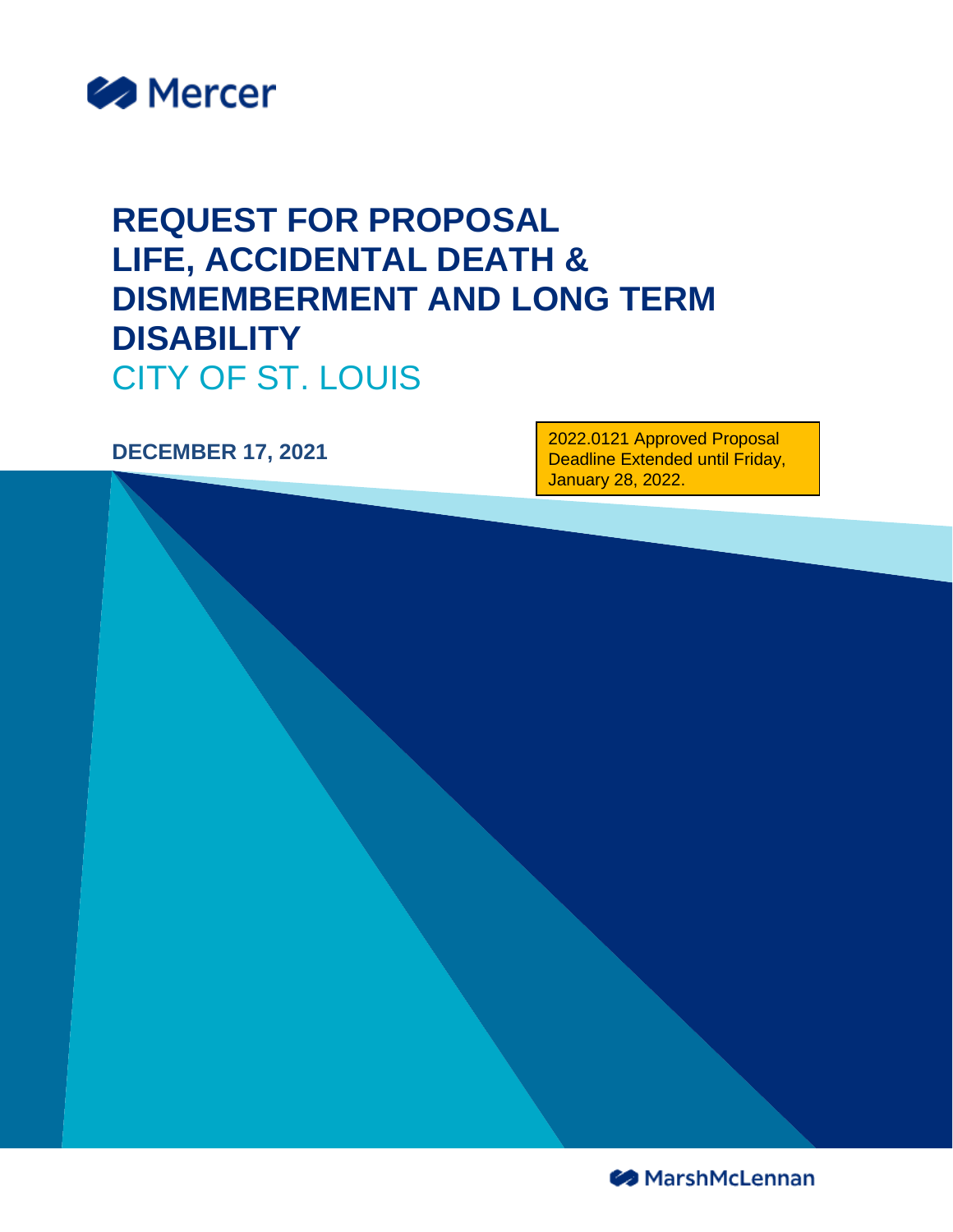## **CONTENTS**

| 4. LIFE AND ACCIDENTAL DEATH & DISMEMBERMENT QUESTIONNAIRE17 |  |
|--------------------------------------------------------------|--|
|                                                              |  |
|                                                              |  |
|                                                              |  |
|                                                              |  |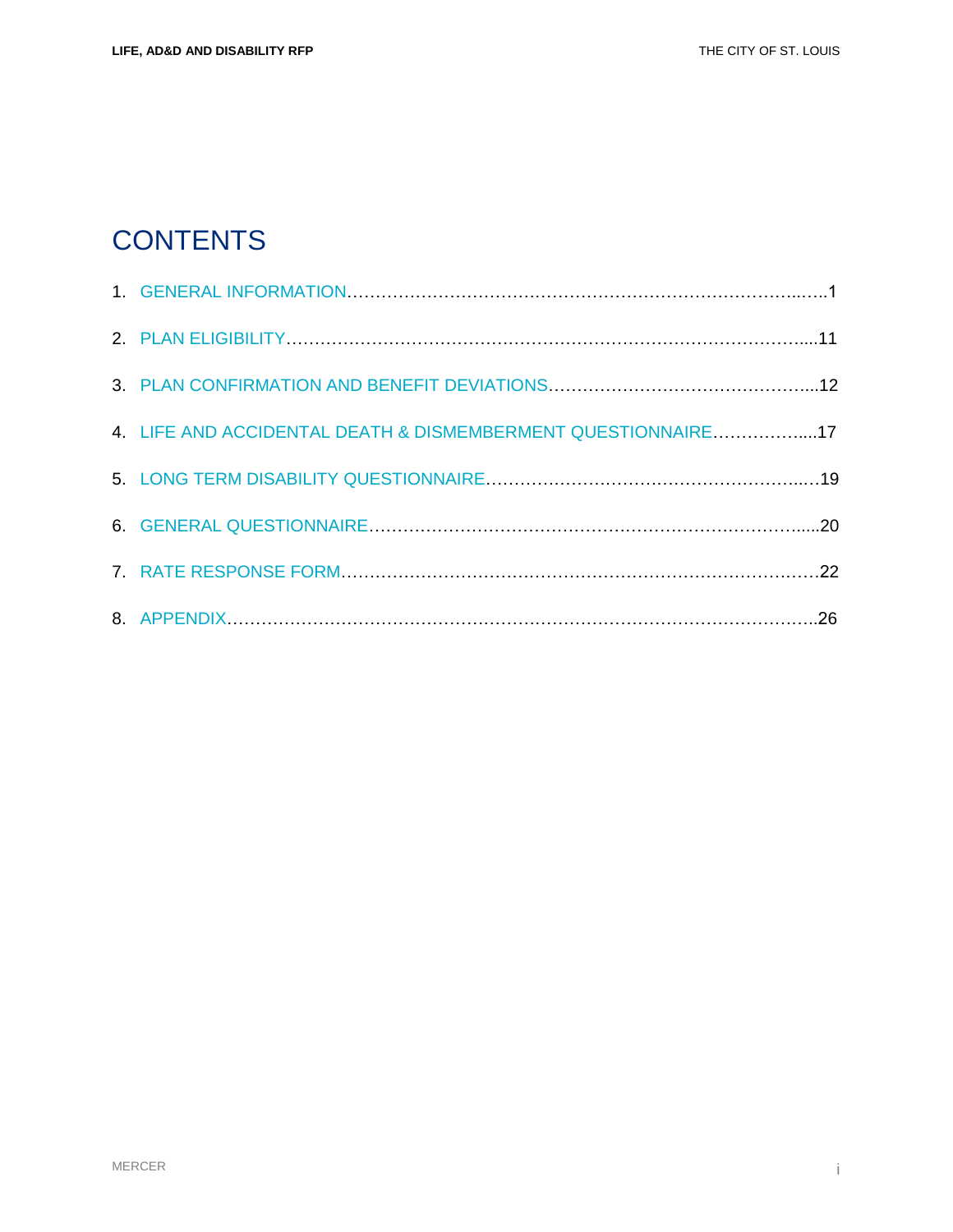### GENERAL INFORMATION

#### **Objectives**

The City of St. Louis, by and through the Department of Personnel, is soliciting bids for City of St. Louis ("City") Life, Accidental Death and Dismemberment (AD&D) and Long Term Disability (LTD). All of the references to "the City" apply to all plans plan unless otherwise specified.

We are requesting responses to this Request for Proposal (RFP) to assess your organization's capabilities and market competitiveness.

The City of St. Louis has approximately 6,335 eligible full-time employees and retirees including 4,166 eligible under the City and 2,169 eligible under the St. Louis City Police Division.

Eligibility for City of St. Louis' plans includes all full-time active City employees.

Eligibility for Police Division's plans includes all full-time active and retired civilian employees hired by the Police Division prior to 9/1/2013, and active and retired Commissioned police officers.

Detailed eligibility is listed in Section 2 of this RFP.

Current premiums are included in the Appendix. We request that you submit your best and final rates with your proposal. A finalist presentation will only be requested if determined by the reviewing Committee to be necessary.

#### **Selection Criteria**

Key Bidder selection criteria for the successful partner include:

- Compliance with the plan design specifications and administrative arrangements described in this RFP;
- Demonstrated ability to provide excellent customer service and proactive account management to the City and its employees;
- Competitive pricing and three (3) year rate guarantee;
- Accurate and timely claim processing;
- A commitment to member satisfaction with emphasis on member communication issues;
- Ability to provide timely, meaningful claim utilization and financial experience reports;
- Specialized experience, qualification and technical competence of the firm, its principals, project manager and key staff;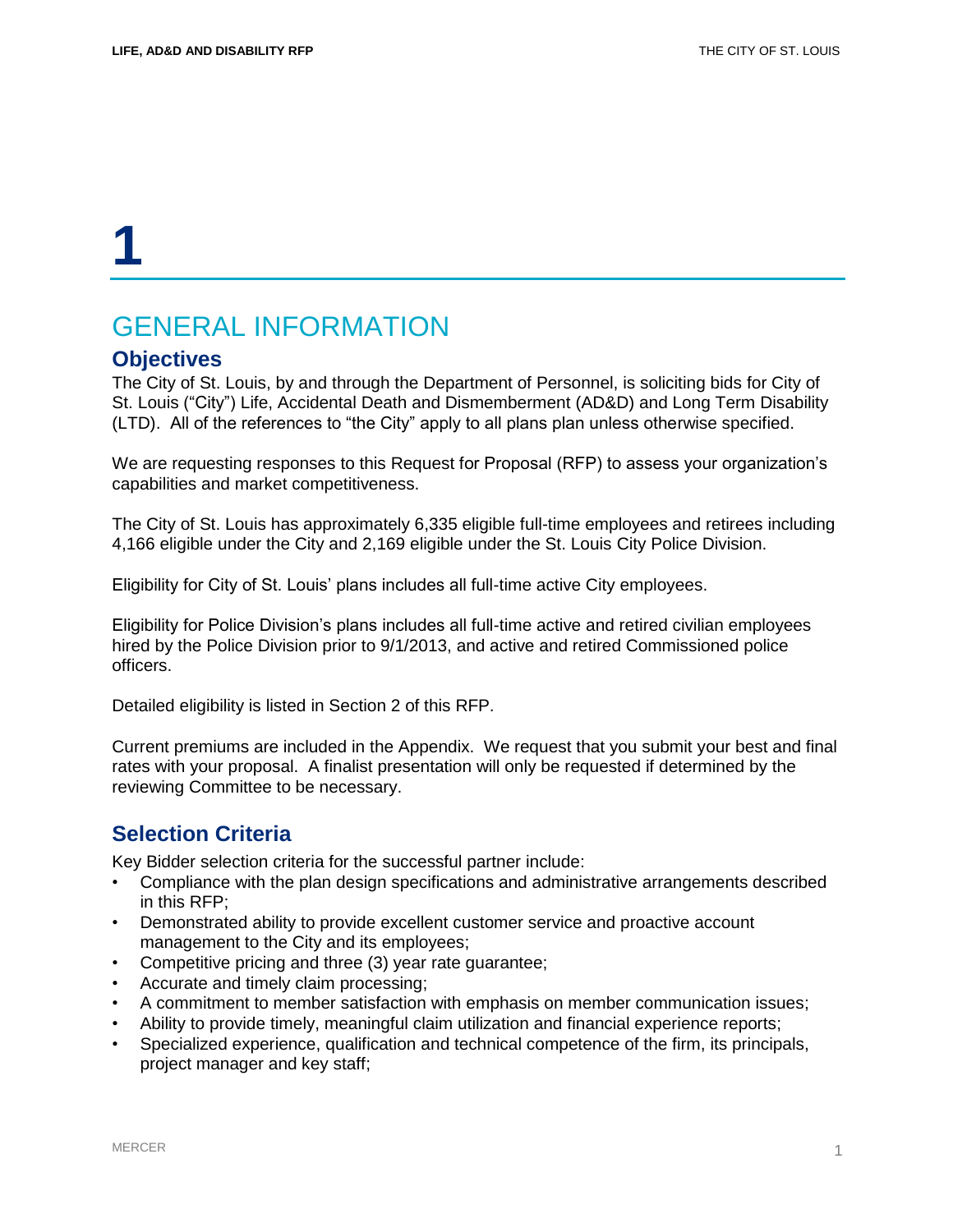- Ability of the firm to provide innovative solutions;
- Ability of the firm to provide technology solutions;
- Approach of the project and any unusual problems anticipated;
- The capacity and capability of the firm to perform the work within the time limitations;
- Past record and performance of the firm with respect to schedule compliance, cost, control, and quality of work;
- Proximity of the firm to the City:
- Fee structure as may be appropriate for the designated services;
- Availability of financial and operating resources as required to complete the work;
- M/WBE and/or DBE participation;
- Ability of the firm to meet statutory or ordinance requirements;
- Other items that arise as the result of the proposal or interview;
- Compliance with plan design specification and administrative arrangements described in the Request for Proposal (RFP);
- Demonstrated ability to provide excellent customer service and proactive account management to the "City", its employees and retirees;
- Competitive pricing and multiple year guarantee;
- Accurate and timely claim processing;
- A commitment to member satisfaction with emphasis on member communication issues;
- Ability to provide timely, meaningful claim utilization and financial experience reports; including book of business benchmarks and benchmarks similar to the City;
- Aggressiveness of performance guarantees;
- Compliance with executing contract/policy before the effective date of coverage;
- Demonstrated ability to install the plan efficiently and effectively;
- Ability to provide additional value-added services to the City and/or its employees;
- Clear, concise communication capabilities, including material and information to assist members understanding of Plan benefits and how best to optimize the benefits available;
- Ability to offer current plan designs; and
- Reporting capabilities that are provided on at least an annual basis.
- Accessibility to a member/administrator portal including mobile claims application with claim status notifications.

### **Selection Committee**

Proposals shall be reviewed by a Selection Committee. The Selection Committee is comprised of two (2) members from the Department of Personnel, one of whom is the Chairperson, one member selected by the Mayor, one member selected by the Comptroller and one member selected by the President of the Board of Aldermen. A Bidder recommendation will be submitted by the Committee to the Director of Personnel and a decision reached no later than April 1, 2022 for an effective date of June 19, 2022.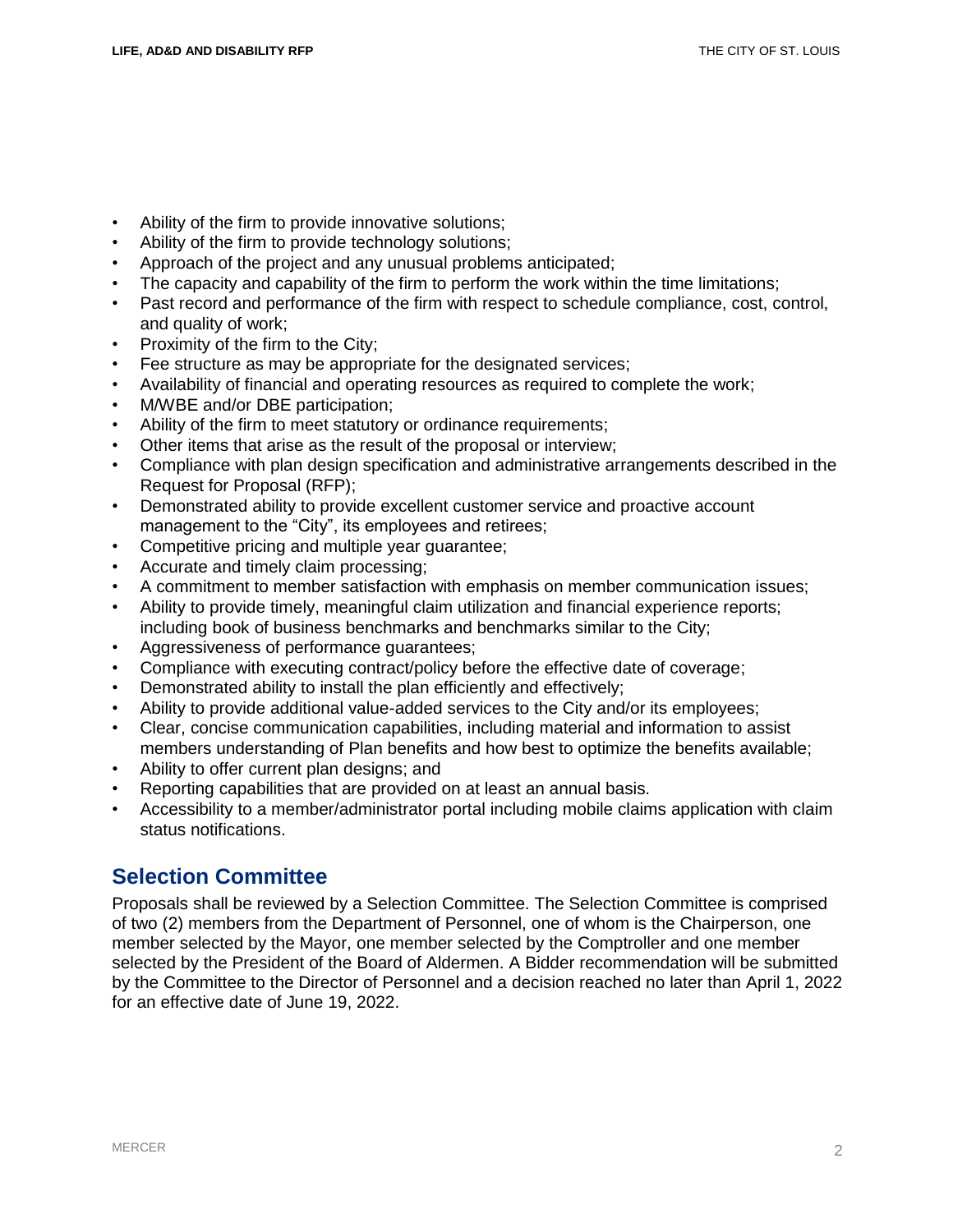### **General Instructions and Bidding Requirements**

- A. Responses to this RFP must not be conditional, incomplete, or contain any alterations from the format provided. Please state any assumptions clearly and directly. If a party intends to respond to this RFP, the party should submit written notice of such intent, using the Intent to Bid Form provided via e-mail, to the Mercer Health & Benefits.
- B Submitted proposals must include a cover letter signed by a person authorized to contractually obligate the Bidder(s) to the scope, terms, specifications, and pricing contained in the proposal, and must include a signed statement that all proposals, including price are firm for not less than one hundred and eighty (180) days from the proposal submission date.
- C. Bidders must base their proposals on the current benefits (as outlined in Section 2), and census and claim data summarized herein. As part of the proposals, bidders should confirm in writing that the proposal is consistent with the requirements outlined herein and clearly define any and all deviations. Proposals must be presented in the format of the bid forms included in this RFP. All questions must be answered and all instructions must be followed. All proposals must be submitted by the deadline in their entirety.
- D. Sealed proposals, as well as the required paper and electronic copies of the proposals RFP Response Documents and required attachments, for providing the services described herein must be received no later than 4:00PM CDT on January 28, 2022 and in accordance with the instructions delineated in this RFP. Proposals received after that date and time will be rejected and Bidders notified.
- E. Each Bidder(s) must prepare, seal, and submit a specified number of paper copies of the required cover letter, proposal, RFP Response Documents, and required attachments by the due date and time in a sealed envelope(s) or mailing container(s) to the contacts listed below.

The original and four (4) hard copies should be sent to:

City of St. Louis Department of Personnel

Employee Benefits Section

Attention: Monica Green Human Resources Manager 1114 Market Street, Suite 700 St. Louis, MO 63101

#### **The exterior of the sealed envelope(s) or mailing container must be marked:**

City of St. Louis Proposal Group Life, AD&D and LTD Coverage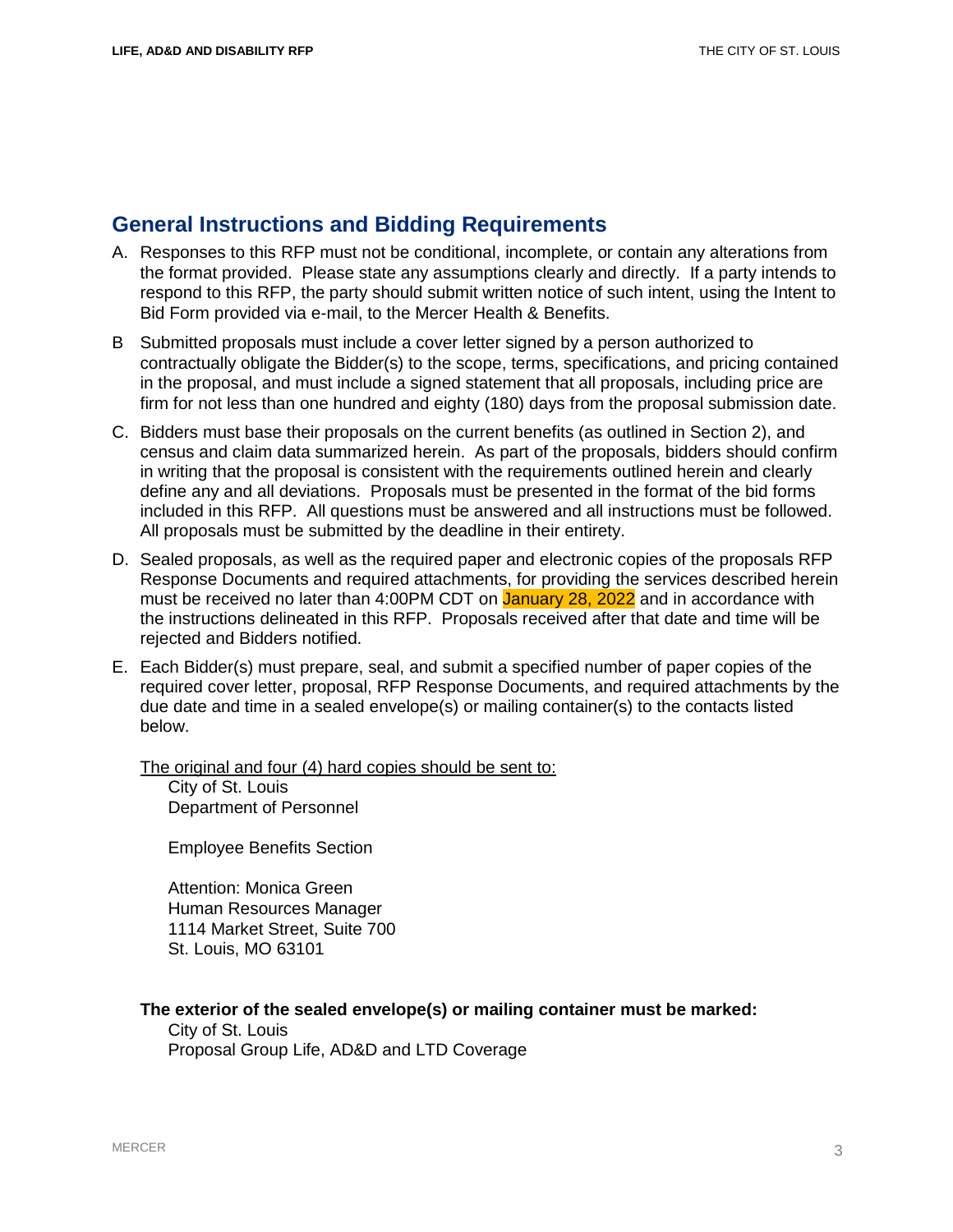#### **In addition, an electronic copy of bidder's proposal must be e-mailed to Blake Strebler at Mercer, [blake.strebler@mercer.com](mailto:blake.strebler@mercer.com) no later than 4:00 p.m. CST on January 28, 2022 in order to be considered.**

- F. Your organization should respond to all questions in their entirety directly in this Word document via "tracked changes". All documents must clearly indicate the name of the responding organization, as well as the name, address, and telephone number of the primary contact at your organization for this bid. All rate proposals require the confirming signature of an officer of your company.
- G. The original proposal that is submitted to Mercer by your organization, as well as any followup information or correspondence (oral or written) transmitted to the City or Mercer during the proposal process will be binding. All material submitted during the proposal process becomes the property of the City for their use and disposition.
- H. Please reference the table below for key dates. Direct all questions to Blake Strebler at Mercer. No other contact with any City official, member of the selection committee, staff or employee is permitted before completion of the RFP process except by invitation to do so. Unauthorized contact regarding this RFP may result in disqualification or rejection of a proposal.

Attention: Blake Strebler Phone: (314) 243-0976 E-mail: blake.strebler@mercer.com

#### *Timetable*

| <b>Task</b>                                | <b>Completion Date</b>  |
|--------------------------------------------|-------------------------|
| Request For Proposal Released              | December 17, 2021       |
| Submit Intent to Bid to Mercer             | December 24, 2021       |
| <b>Bidder Questions Due to Mercer</b>      | January 14, 2022        |
| Mercer Q&A to Bidders                      | January 17, 2022        |
| <b>Updated - Proposal Due Date</b>         | <b>January 28, 2022</b> |
|                                            |                         |
| <b>Bidder Selection</b>                    | March, 2022             |
| Final Executed Bidder Contract Due to City | April 19, 2022          |
| <b>Effective Date</b>                      | June 19, 2022           |

#### **Questions and Contacts**

Communications and questions concerning this RFP may only be directed to Blake Strebler via email. Please direct all RFP questions to Blake Strebler, via email, no later than January 14,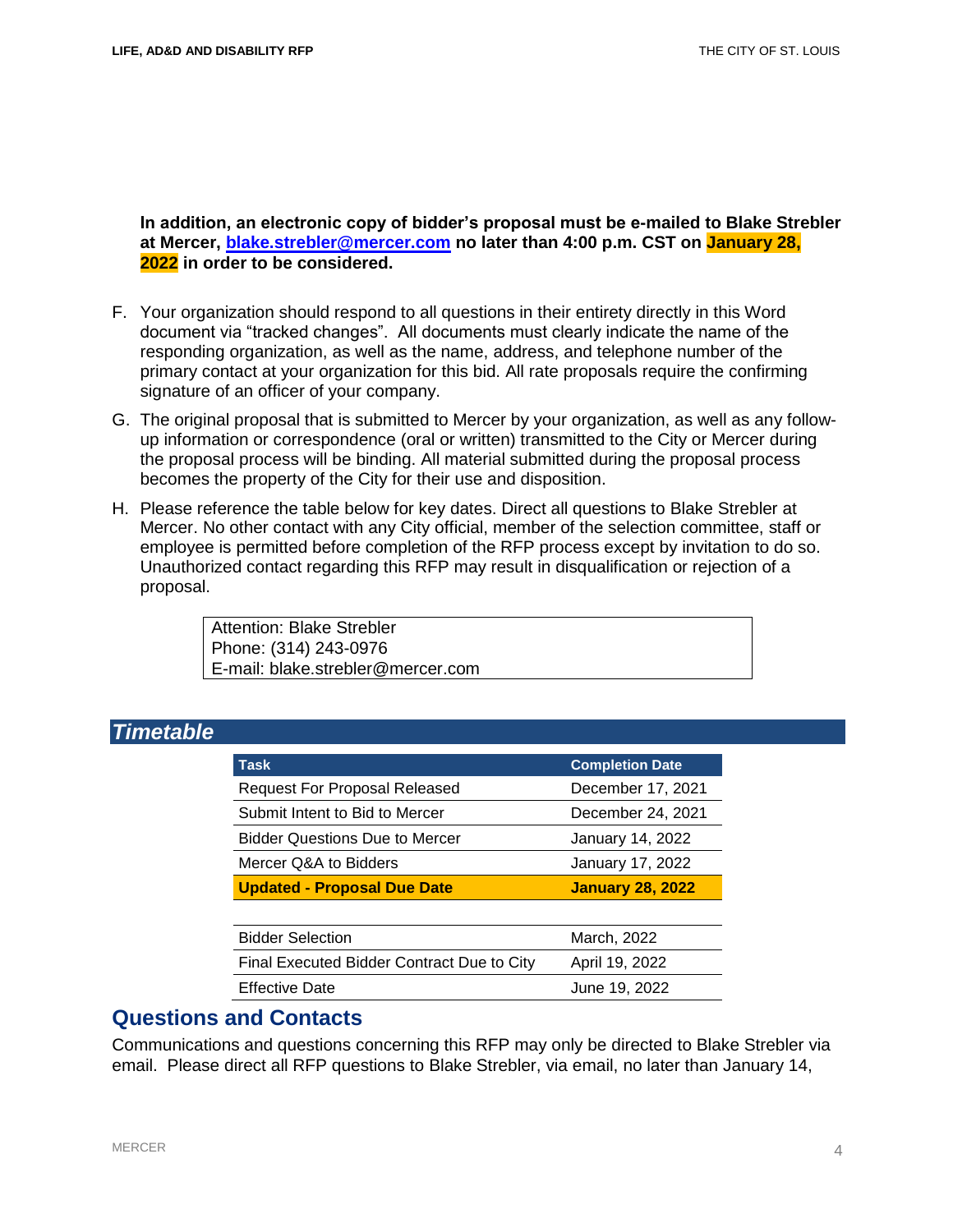2022. A list of all entities requesting a copy of this Request for Proposals shall be maintained and all questions and responses to questions received by January 14, 2022 shall be made available in writing to all Bidders requesting a copy of the RFP.

No other contact with any City official, staff, member of the selection committee, or employee is permitted before completion of the RFP process except by invitation to do so. Unauthorized contact regarding this RFP may result in disqualification or rejection of a proposal. All communications and questions that arise concerning this RFP should be in written form, citing the specific RFP paragraph or issues in question, and received via e-mail by the Mercer contacts listed on previous page.

### **Proposal Conditions**

Your organization should respond to all questions in their entirety directly in this Word document via "tracked changes". Answers may not refer to other attachments. Proposals should clearly indicate the services which are being proposed and complete the RFP Response Documents in compliance with the RFP instructions. Please be advised that by submitting a proposal, each Bidder(s) agrees never to claim or file a cause of action or otherwise assert that the City of St. Louis, Agents of Record, contracted consultants, employees, officials, and/or legal representatives are responsible or liable in any manner or under any theory of liability for any risks, costs, or expenses incurred by the Bidder(s) in connection with this RFP or any proposal submitted, and that this RFP in no way obligates City of St. Louis to award a contract to any Bidder(s). If the RFP includes any estimation of volumes or requirements, the City of St. Louis reserves the right to modify any estimated requirements prior to signing an agreement with the selected Bidder(s).

No Bidder(s) shall have a claim against the City of St. Louis, its Agents of Record, employees, officials, and/or legal representatives in the event that any estimated requirements are modified for whatever reason. All proposals and any other materials submitted in response to this RFP will become the property of the City of St. Louis and be retained by Mercer and the City of St. Louis.

Proposals will be reviewed by a selection committee. Bidder recommendation will be submitted to the Director of Personnel and a decision reached no later than April 1, 2022 for an effective date of June 19, 2022.

#### **All proposals should be submitted net of commissions.**

- 1. Effective date June 19, 2022.
- 2. First plan year will be June 19, 2022 through June 17, 2023 (26 bi-weekly payroll cycles)
- 3. Situs in Missouri.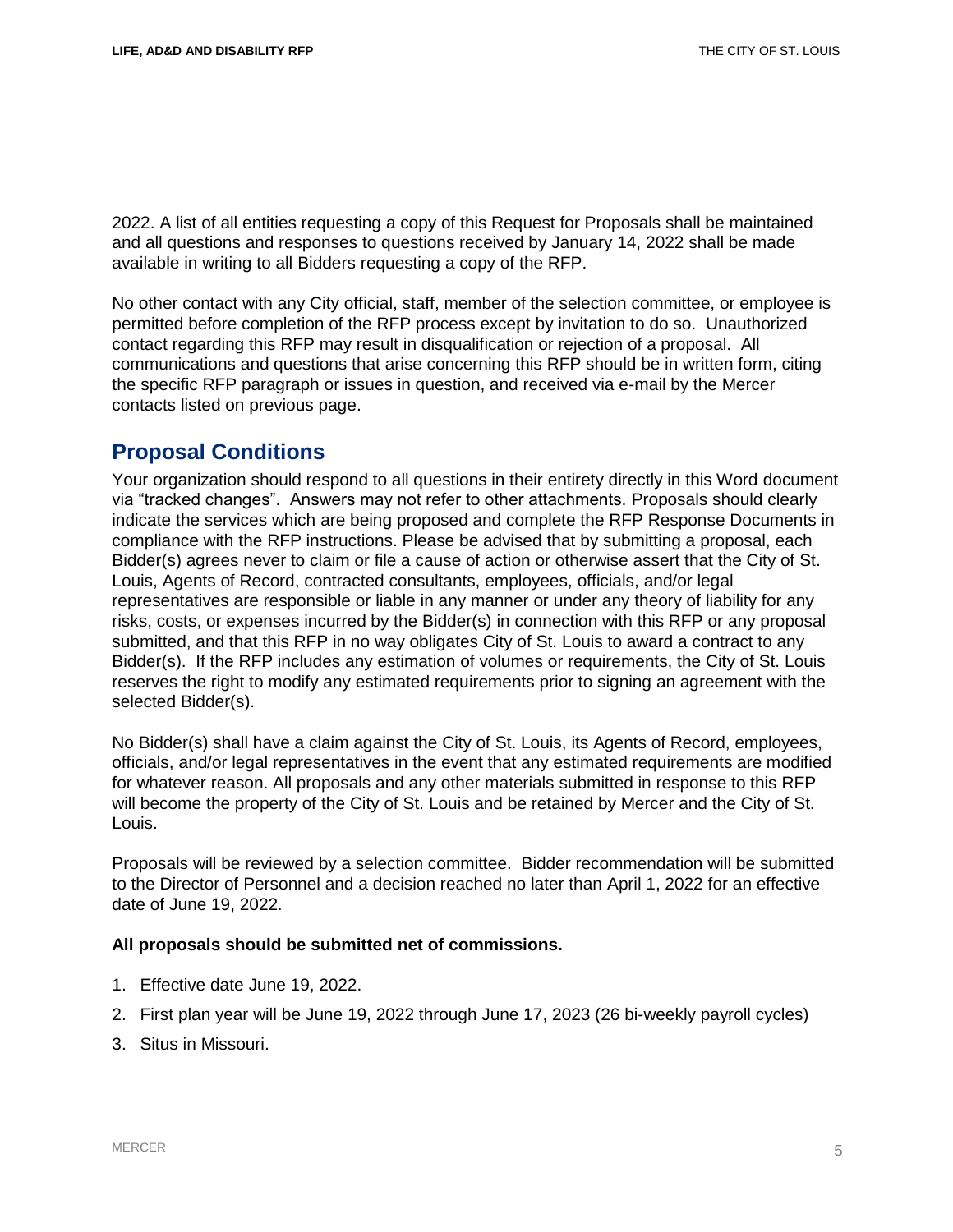- 4. Any individual who is covered by the current programs will be fully covered by the new insurer upon the effective date on a no loss/no gain basis.
- 5. All actively-at-work (AAW) provisions must be waived. We will not consider any bidder's proposal where the AAW provision is not waived.
- 6. Your proposal **may not** include minimum participation requirements for contributory plans.
- 7. The Bidder must submit a complete proposal covering all requirements identified in this RFP package in order to be considered. Proposals submitted must be the original work product of the Bidder. Bidder(s) may submit proposals for fully-insured services only for the requested benefit levels.
- 8. Proposals should clearly indicate the services that are being proposed and complete the RFP Response Document in compliance with the RFP instructions.
- 9. Proposals may be withdrawn prior to the proposal submission date in writing by the Bidder or its authorized representative, provided its identity is disclosed on the envelope containing the proposal and such person signs a receipt for the proposal.
- 10. The information presented in the RFP is not to be construed as a commitment of any kind on the part of the City of St. Louis. There is no expressed or implied obligation or responsibility for the City of St. Louis to reimburse any Bidder for any expenses incurred in preparing a proposal in response to this RFP.
- 11. All proposals must be submitted in accordance with this RFP. Proposals submitted not in accordance with the RFP's instructions may be rejected. Failure to comply with the specifications and requirements of this RFP will be cause for rejection of a proposal.
- 12. The City of St. Louis reserves the right to cancel this RFP, the right to accept any proposal, and to reject any or all proposals and to waive informalities and minor irregularities in proposals received. The City of St. Louis, in its sole discretion, will determine whether an irregularity is minor.
- 13. All proposals shall be deemed final, conclusive, and irrevocable and no proposal shall be subject to correction or amendment for any error or miscalculation. No proposal shall be withdrawn after the scheduled deadline for submission of proposals.
- 14. The Bidder is responsible for its own verification of all information provided to it. The Bidder must satisfy itself, upon examination of this RFP, as to the intent of the specifications.
- 15. No oral interpretation will be made to any Bidder as to the meaning of the RFP. Any oral communication will be considered unofficial and non-binding on the City of St. Louis. Proposals may contain data that the Bidder does not want used or for any purpose other than evaluation of the proposal. The use and disclosure of such data may be so restricted, except as required by law, except as required by law.
- 16. Technical data contained in this proposal and furnished in connection with the Request For Proposals for the City of St. Louis shall not be used nor disclosed except for evaluation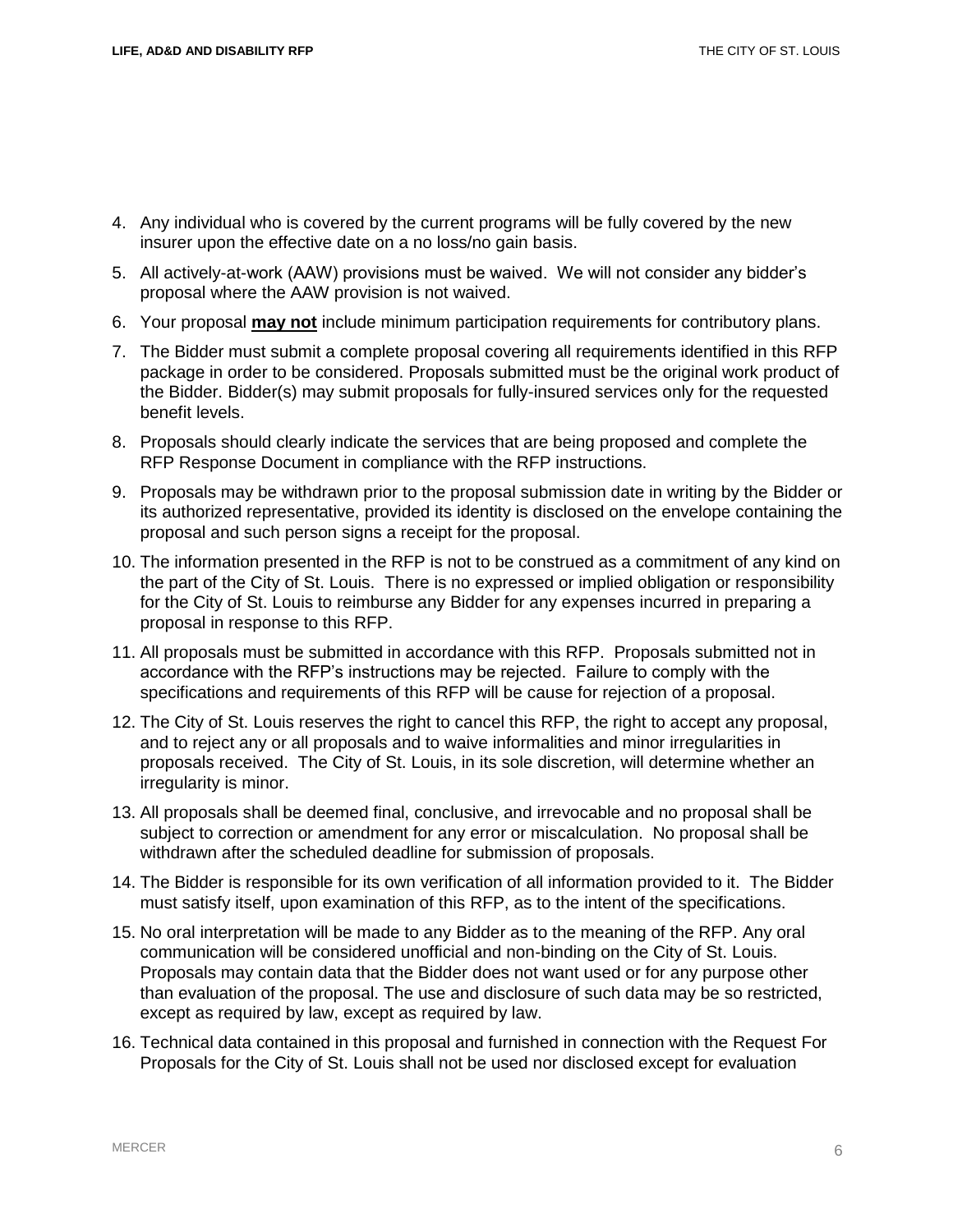purposes, provided that, if a contract is awarded to this Bidder as a result of or in connection with the submission of this proposal, the City of St. Louis shall have the right to use or disclose technical data to substantiate the award of a contract, or to use or include as a contract provision.

- 17. Note that, notwithstanding anything herein to the contrary, the City of St. Louis may disclose any information and documentation submitted as may be required by law. Therefore, the foregoing restriction does not limit the City of St. Louis' rights to use or disclose without the Bidder's permission any technical data obtained independently from another source, or as may be required to be disclosed by law.
- 18. The City of St. Louis may accept and award a contract as to one part, aspect or phase, or any combination thereof, of any proposal unless the Bidder specifically qualifies its proposal by stating that the proposal must be accepted as a whole, and any contract awarded as to the entire proposal.
- 19. The City of St. Louis may, at its option, conduct interviews with companies after receipt of proposals.
- 20. The City of St. Louis reserves the right to negotiate final contract terms with any Bidder.
- 21. The Bidder shall not, subject to immediate disqualification of the proposal, offer or give any gratuities, favors or anything of monetary value to a member, administrator, officer, employee, or agent of the City of St. Louis including its Agents of Record, for the purpose of influencing favorable disposition toward a submitted proposal or for any reason while a proposal is pending or during the evaluation process.
- 22. No Bidder shall engage in any activity or practice, by itself or with other companies, the result of which may be to restrict or eliminate competition or otherwise restrain trade. Violation of this instruction will result in immediate rejection of the Bidder's proposal.
- 23. It is the intent of the City of St. Louis that the final agreement shall consist of the agreement, this RFP, plus any addenda, and the proposal accepted. In the event of a conflict between the proposal and the RFP, the City of St. Louis shall resolve any inconsistency.
- 24. In the event the agreement awarded by the City of St. Louis is terminated for any reason within 120 days of the due date for proposals, the City of St. Louis reserves the right to negotiate and accept any other submitted proposal.
- 25. Award of Contract will be made by the City of St. Louis, and the agreement will be entered into with the City of St. Louis. The City of St. Louis reserves the right to split a contract award, and to award multiple contracts.
- 26. The contract or contracts will be awarded to the lowest and best Bidder(s) submitting a proposal which is responsive to this RFP.
- 27. The City of St. Louis does not discriminate on the basis of race, color, national origin, ancestry, sex, age, sexual orientation, religion, gender identity or expression, genetic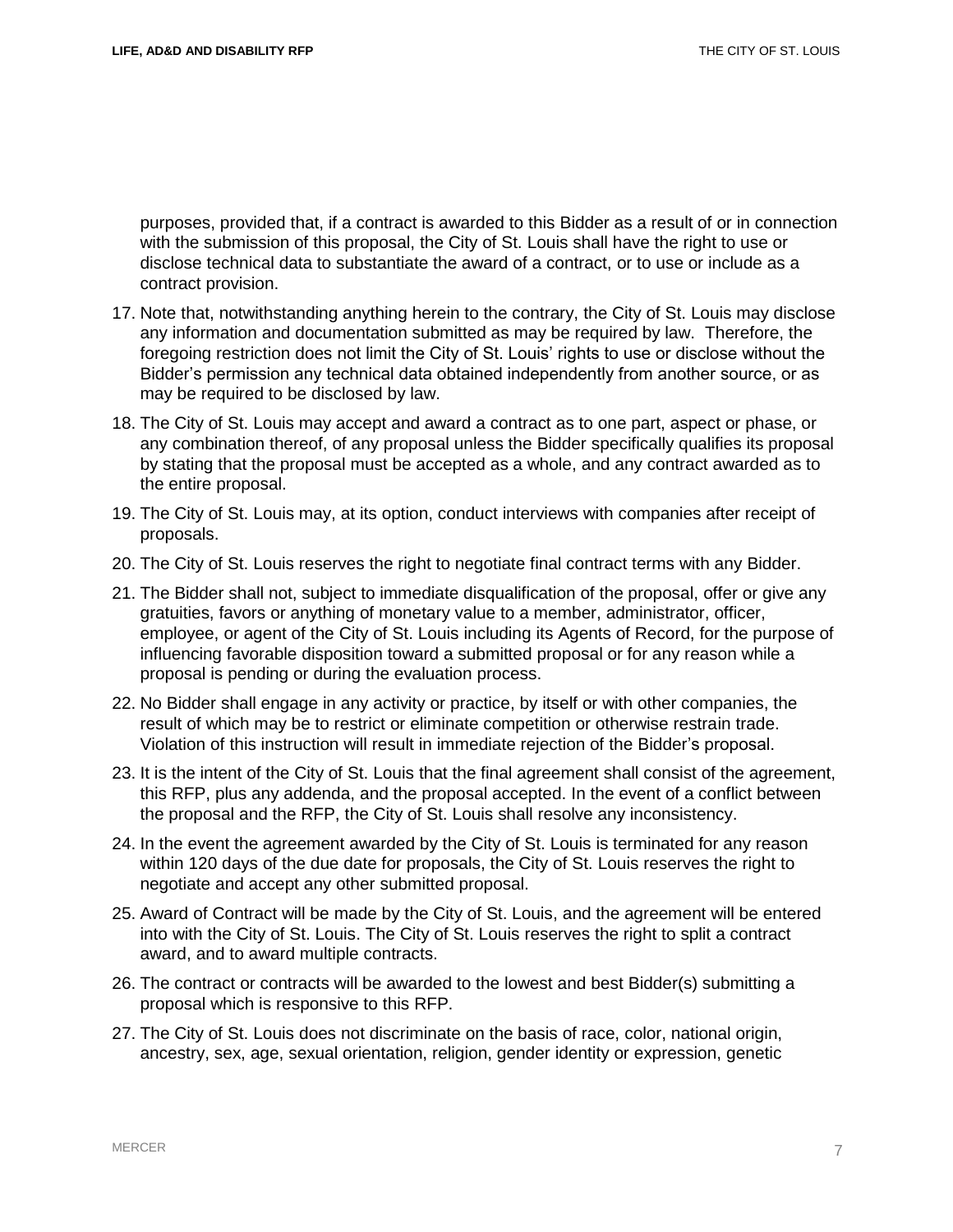information or disability in admissions or access to, or treatment or employment in, its programs and activities.

- 28. Proposals should be submitted with comparable benefit designs as those currently offered and duplicate the current coverage as closely as possible, unless otherwise noted. Any difference in proposed coverage from the current coverage should be clearly stated.
- 29. Bidder(s) response to RFP documentation and questionnaire will be included as an exhibit in any final award of contract. Reliance by the City of St. Louis on information contained in responders RFP shall be used to support and/or resolve any disputes in contract interpretation.
- 30. A plan for M/WBE and DBE participation must be submitted with your proposal.
- 31. The selected underwriter shall be required to indemnify and hold the City harmless from any and all claims, liability, losses, and causes of action, which may arise out of the fulfillment of the ensuing contract. Further, the Bidder selected shall pay all claims and losses of any nature whatever in connection therewith, and shall defend all suits in the name of the City when applicable, and shall pay all costs and judgments which may issue there from except those caused by sole negligence of the City's officers or employees or agents.
- 32. The selected underwriter shall comply with all laws, ordinances, and regulations; applicable to the services contemplated herein. By responding to this RFP, you are stating that you are familiar with all federal, state, and local laws, ordinances, code provisions, rules, and regulations that may in any way affect the services and products to be provided.
- 33. The Bidder agrees to keep the information provided herein confidential. This requirement applies whether or not the recipient of the RFP package agrees to bid. Other than reports submitted to either the City or Mercer, the recipient/bidder agrees not to publish or reproduce or in any other way divulge such information in whole or part, in any manner of form, or authorize or permit others to do so.

#### **Rates and Renewal Action**

- 1. The rates quoted must be final and considered firm regardless of experience or actual enrollment as of the indicated effective date.
- 2. All rates must be guaranteed through the end of the City's fiscal plan year that is dependent upon payroll cycle. The Rate Response Form should indicate a minimum three (3) year rate guarantee.
- 3. Rates must be submitted net of commissions (no commissions).
- 4. Future renewal actions are subject to 120 days advance notice and a 12 month guarantee will include complete descriptions of the methodology used, an itemization of all assumptions, and a precise identification of expense factors, claims administration expenses and non-claim administrative costs.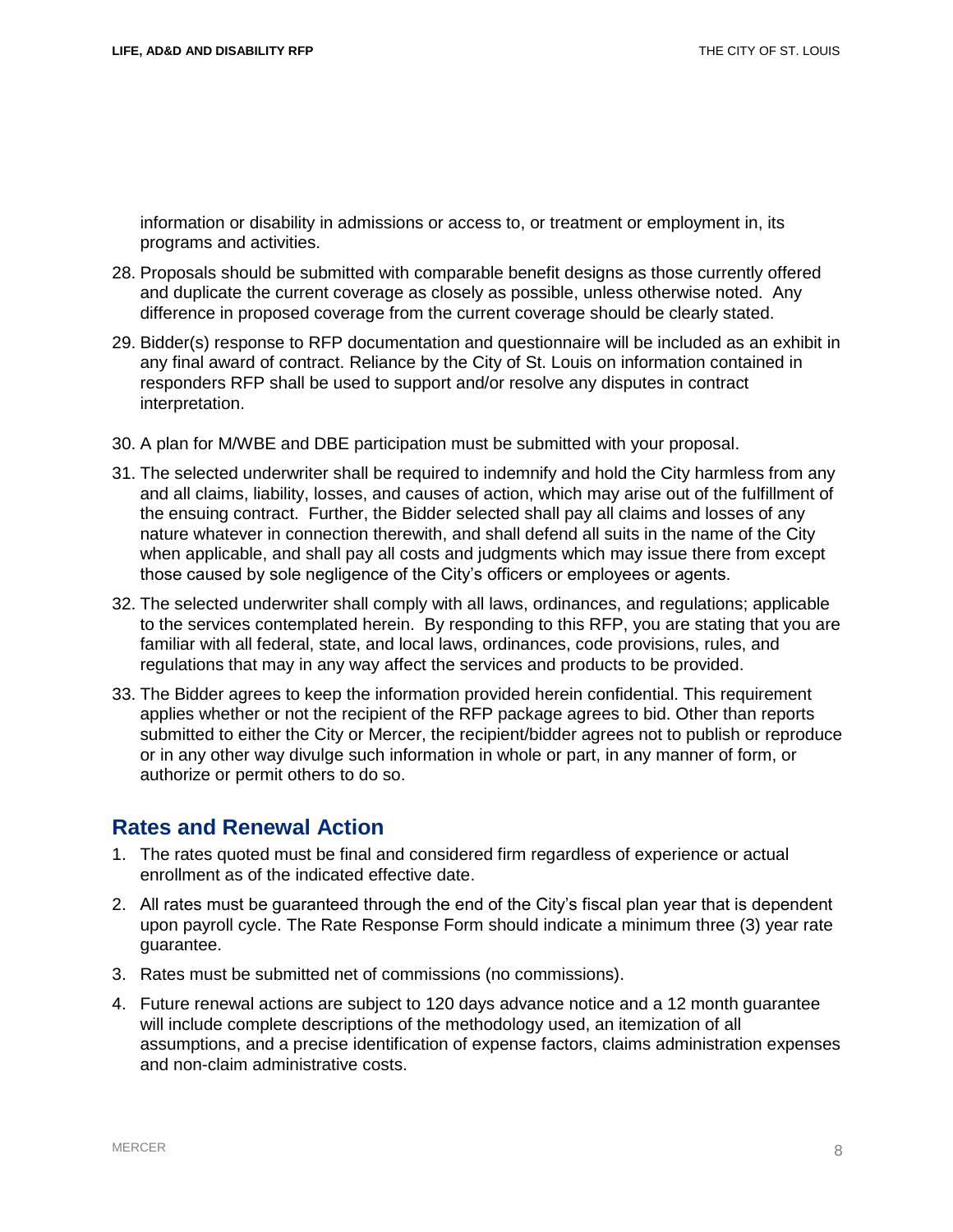- 5. First plan year will be June 19, 2022 through June 17, 2023, 26 bi-weekly payroll cycles.
- 6. Effective June 19, 2022, the following rates for voluntary coverage should include 3% administration fee that the City retains: (current Buy-Up LTD rates include the 3% administration fee but current AD&D rates do not)
	- A. City AD&D
	- B. Police AD&D
	- C. Police Buy-up LTD
	- D. City Buy-up LTD

#### **Qualification of Bidders**

- 1. The Bidder must be willing to write the case on a no-gain/no-loss basis and waive all actively at work requirements. The Bidder must be willing to cover all current enrollees on a no loss/no gain basis.
- 2. The Bidder must be able to work with the City's bi-weekly pay periods.
- 3. The City self-bills and makes all payments in arrears. All current billing arrangements for all coverages must be duplicated. Payments are on a bi-weekly basis (typically 26 payments); paid 45 days in arrears following the 30 day grace period.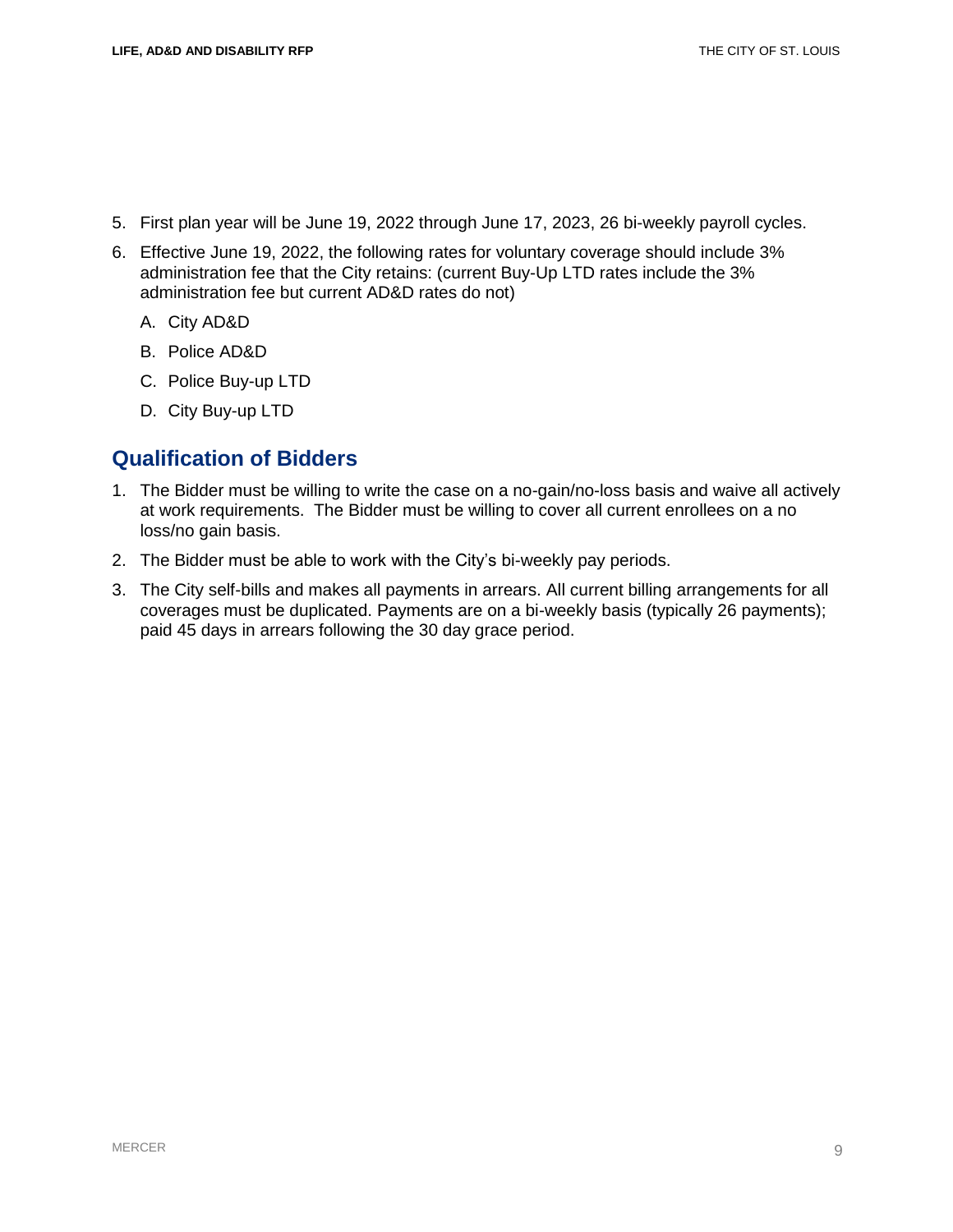### **Intent to Bid**

Please print and complete this form and return it to Blake Strebler at Mercer by December 24**, 2021.**

We have received the invitation to respond to the City's Request for Proposal and have the following intentions:

 $\Box$  We decline to bid at this time.

We intend to submit a proposal by **January 28, 2022.**

### *Authorization:*

Name and Title **Date** 

Bidder

**Return completed form via e-mail to: Blake Strebler Mercer Health & Benefits [Blake.strebler@mercer.com](mailto:Blake.strebler@mercer.com)**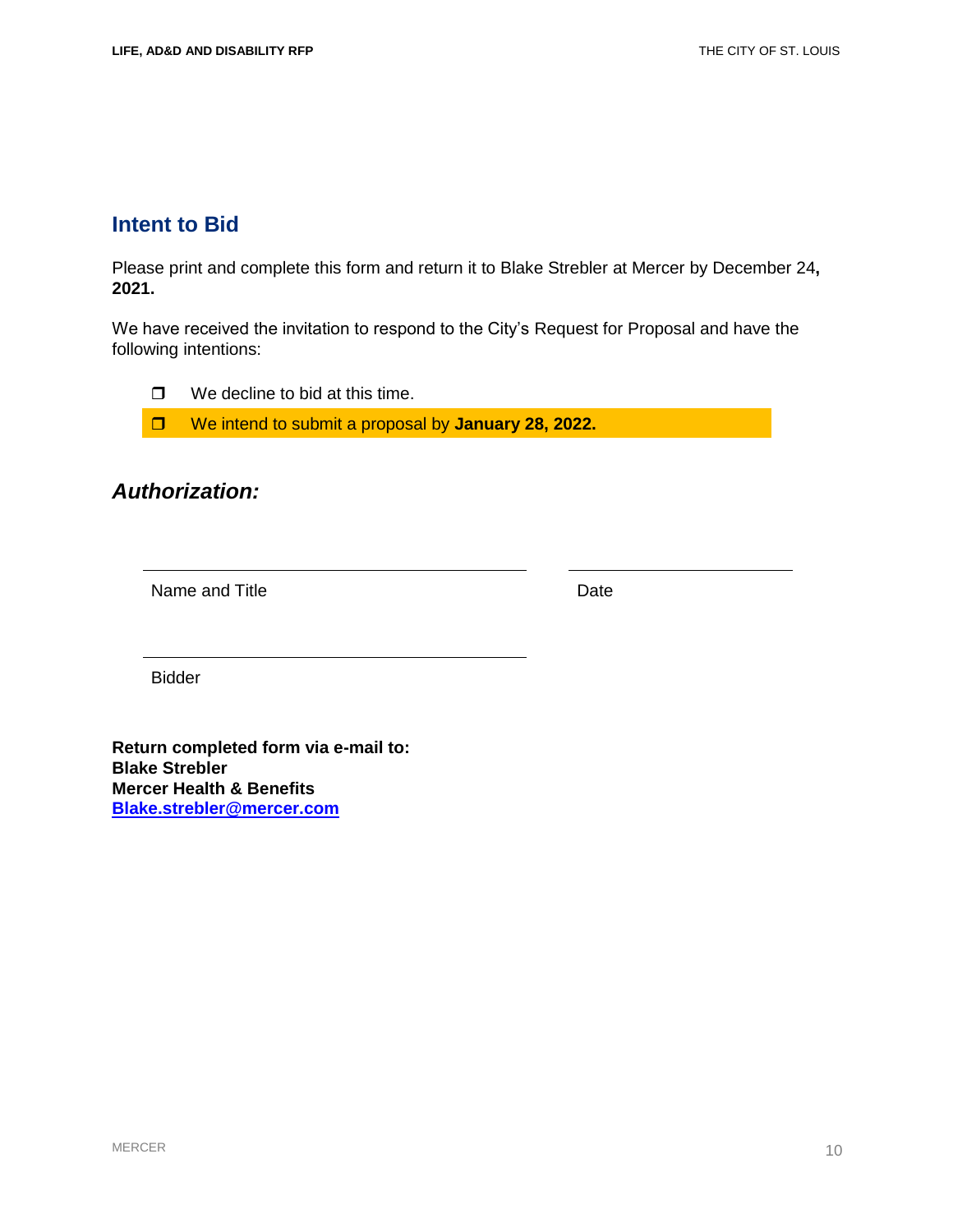## PLAN ELIGIBILITY

### **City Employee Eligibility:**

All full-time employees of the City, as determined by the City, are eligible for the coverages in this RFP as outlined in the attached Certificates of Coverage.

- All classes
	- ─ Life, AD&D, and LTD new hire waiting period is the first day of the pay period following the completion of a 30 day waiting period.
	- ─ Child(ren) are covered from age 15 days to age 26.

#### **Police Division Eligibility:**

All full time commissioned employees and full time civilian employees of the Police Division hired prior to 9/1/13 as well as retirees of the Police Division hired prior to 9/1/13 are eligible for coverages in this RFP as outlined in the attached Certificates of Coverage. Retirees are not eligible for Optional Life, Dependent Life, AD&D and Long Term Disability.

- Life and AD&D Class 1 All full-time active Civilian employees who were hired prior to 9/1/2013 and active Commissioned employees regardless of date of hire.
	- $-$  Life and AD&D new hire waiting period is the first day of the pay period following the completion of a 30 day waiting period.
	- ─ Child(ren) are covered from age 15 days to age 26.
- Life and AD&D Class 2 Retirees that were full-time civilian employees or commissioned employees hired prior to 9/1/2013.
- Portability Closed Class Retirees who elected Portability with The Standard and were subsequently set up under a closed class with The Hartford (Closed Class - 3 individuals, direct billed).
- LTD All full-time active Civilian employees who were hired prior to 9/1/2013 and active Commissioned employees regardless of date of hire.
	- ─ New hire waiting period is the first day of the pay period following the completion of a 30 day waiting period.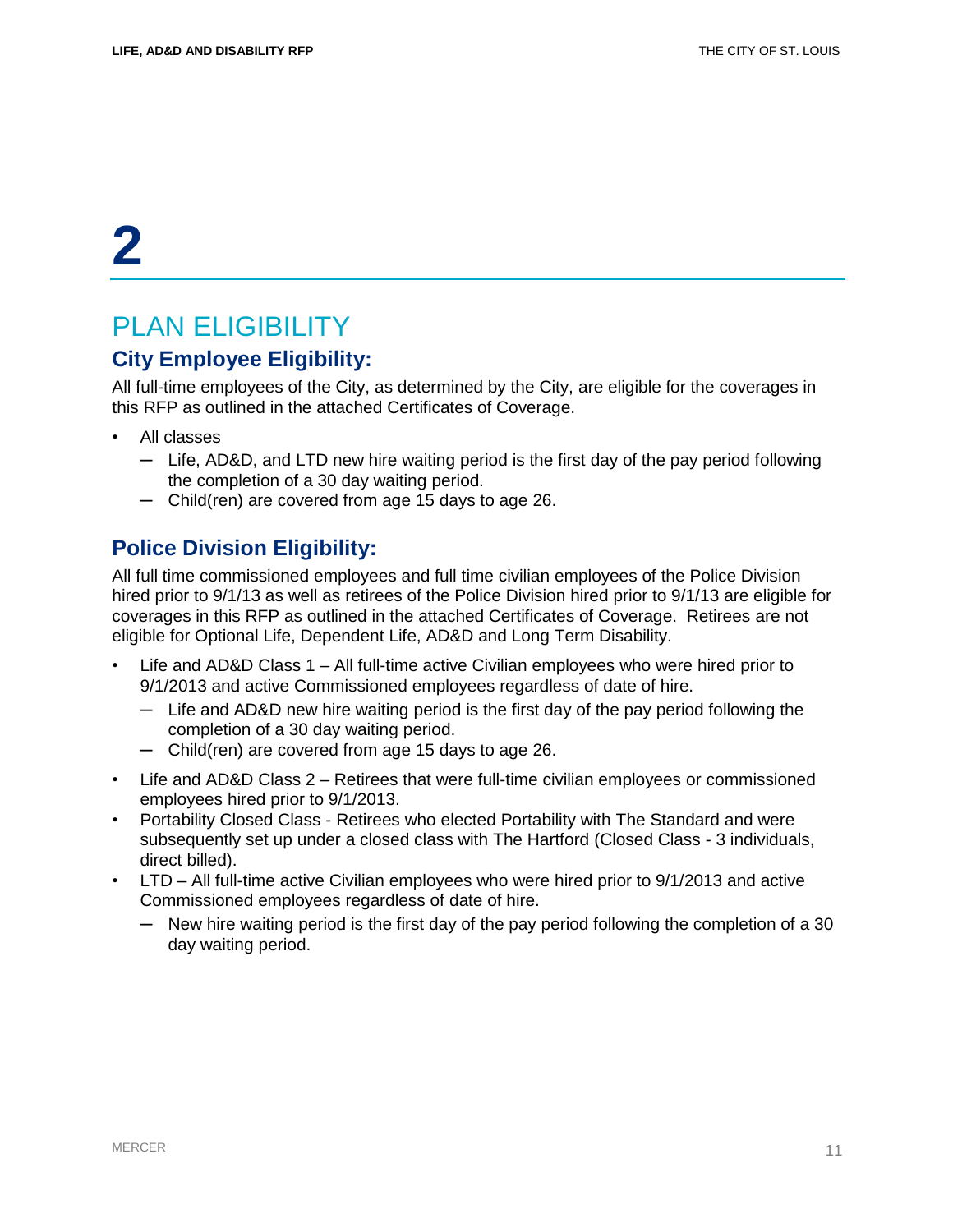## PLAN CONFIRMATION AND BENEFIT DEVIATIONS

#### **Plan Confirmations**

The group policy must include the following provisions. If not, your bid will not be considered.

- 1. Employees not actively at work (leave of absence, vacation, disability, suspensions, etc.) on the effective date of coverage will be eligible for coverage. In no case will an employee suffer a lapse in coverage due to a change in Bidder.
- 2. All current enrollees will be covered on a no loss/no gain basis.
- 3. The City reserves the right to contract with Bidders separately for each line of product.
- 4. Please note clearly if quotes are subject to any stipulations or dependencies. For example, the quote for basic life is dependent upon all benefits and groups written under one contract.
- 5. We are looking to match current plan designs as closely as possible. Current benefits are outlined below. Please provide rates for the proposed benefits, clearly noting any deviations in benefits and/or rates.

#### **Plan Benefits**

See the attached Certificates of Coverage in the appendix of this RFP.

Please confirm your plan's ability to duplicate coverage at the current plan levels. Be sure to clearly note any deviations or enhancements. Please complete the tables in the following pages of this RFP noting any differences and adding to the table under "other" any additional benefits that differ. If no deviations or enhancements are noted in this section, we will assume none exist and the policies match exactly to current coverages.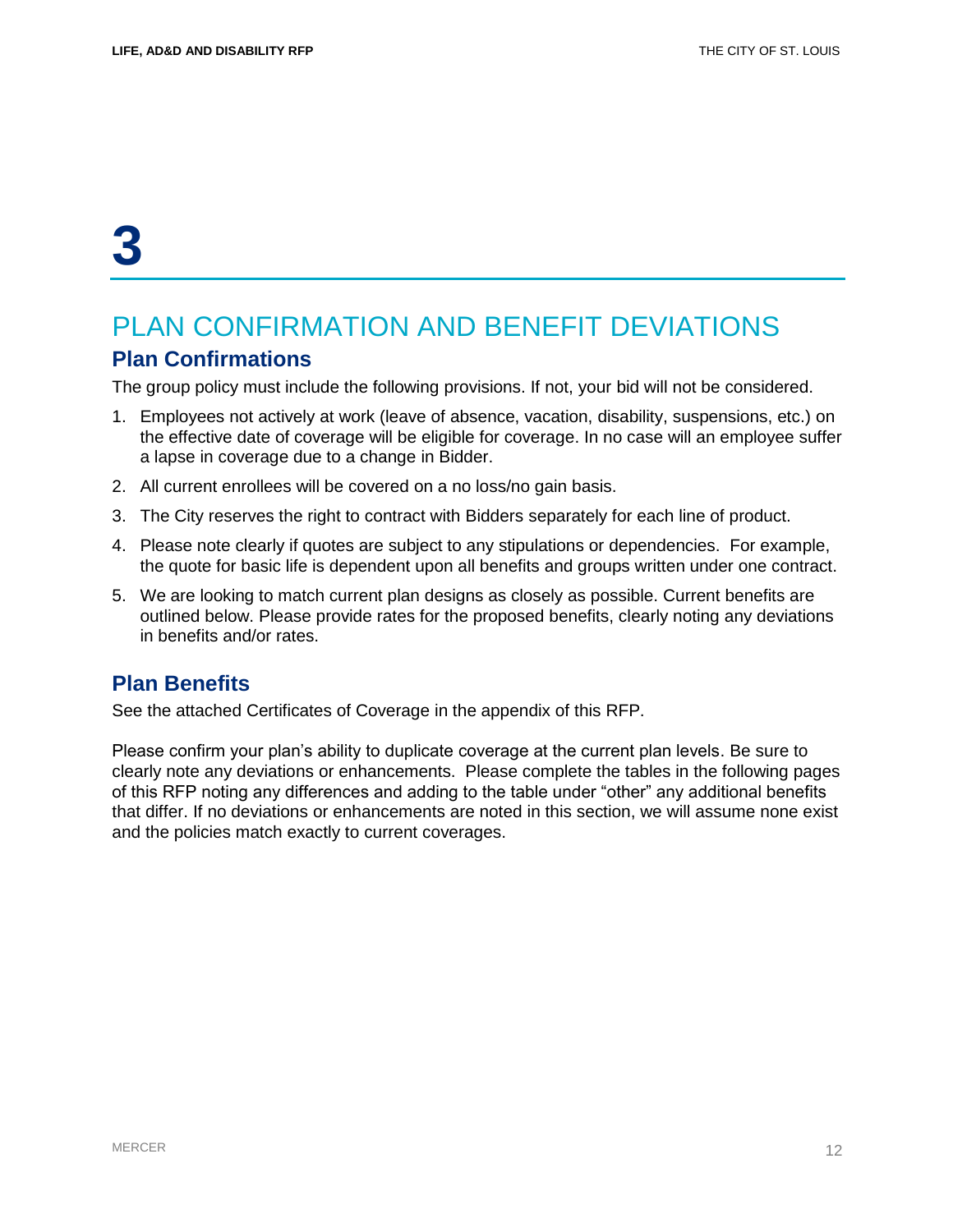|                                                       | <b>City of St. Louis</b>                                                                                                                    | <b>Police Division</b>                                                                                                                       | <b>Proposed City of St.</b><br><b>Louis and Police</b><br><b>Division</b>                                                         |
|-------------------------------------------------------|---------------------------------------------------------------------------------------------------------------------------------------------|----------------------------------------------------------------------------------------------------------------------------------------------|-----------------------------------------------------------------------------------------------------------------------------------|
| <b>Eligibility</b>                                    | All full time employees                                                                                                                     | Class 1: full time                                                                                                                           | No change to<br>employee eligibility                                                                                              |
| <b>Eligibility (continued)</b>                        | Children: age 26                                                                                                                            | Class 2: all retired<br>members who qualify<br>under the eligibility<br>definition<br>Children: age 26                                       |                                                                                                                                   |
| <b>Employee Basic Life</b><br><b>Insurance</b>        | One times annual<br>earnings rounded to<br>next highest \$1,000 up<br>to a maximum of<br>\$250,000                                          | Class 1: One times<br>annual earnings<br>rounded to next<br>highest \$1,000 plus<br>\$3,000 to a maximum<br>of \$700,000<br>Class 2: \$3,000 | No change to Basic<br>Life benefits                                                                                               |
| <b>Employee Optional</b><br>Life Insurance            | One to Five times<br>annual earnings<br>rounded to next<br>highest \$1,000 up to a<br>maximum of \$500,000                                  | Class 1 only: One to<br>Five times annual<br>earnings rounded to<br>next highest \$1,000 up<br>to a maximum of<br>\$500,000                  | No change to benefits                                                                                                             |
| <b>Spouse/Child Optional</b><br><b>Life Insurance</b> | <b>Basic Option</b><br>(Employee paid):<br>Spouse \$7,500; Child<br>\$5,000; Child coverage<br>is guarantee issue.                          | Option 1: Spouse<br>\$7,500; Child \$5,000<br>(Not contingent on<br>employee enrollment)                                                     | No change to benefits                                                                                                             |
|                                                       | <b>Optional Life: Spouse</b><br>\$10,000; Child \$5,000<br>(Contingent on<br>employee enrollment);<br>Child coverage is<br>guarantee issue. | Option 2: Spouse<br>\$10,000; Child \$5,000<br>(Not contingent on<br>employee enrollment)                                                    |                                                                                                                                   |
| <b>Optional AD&amp;D</b><br><b>Employee/Family</b>    | Employee and<br>Dependent benefit<br>depends on Employee<br>Class: ranges from<br>\$80,000 to \$150,000                                     | Employee: \$25,000<br>increments up to<br>\$250,000 (10X earnings)                                                                           | Change City benefits to<br>match Police Division<br>benefit of \$25,000<br>increments up to<br>\$250,000 (10X earning<br>maximum) |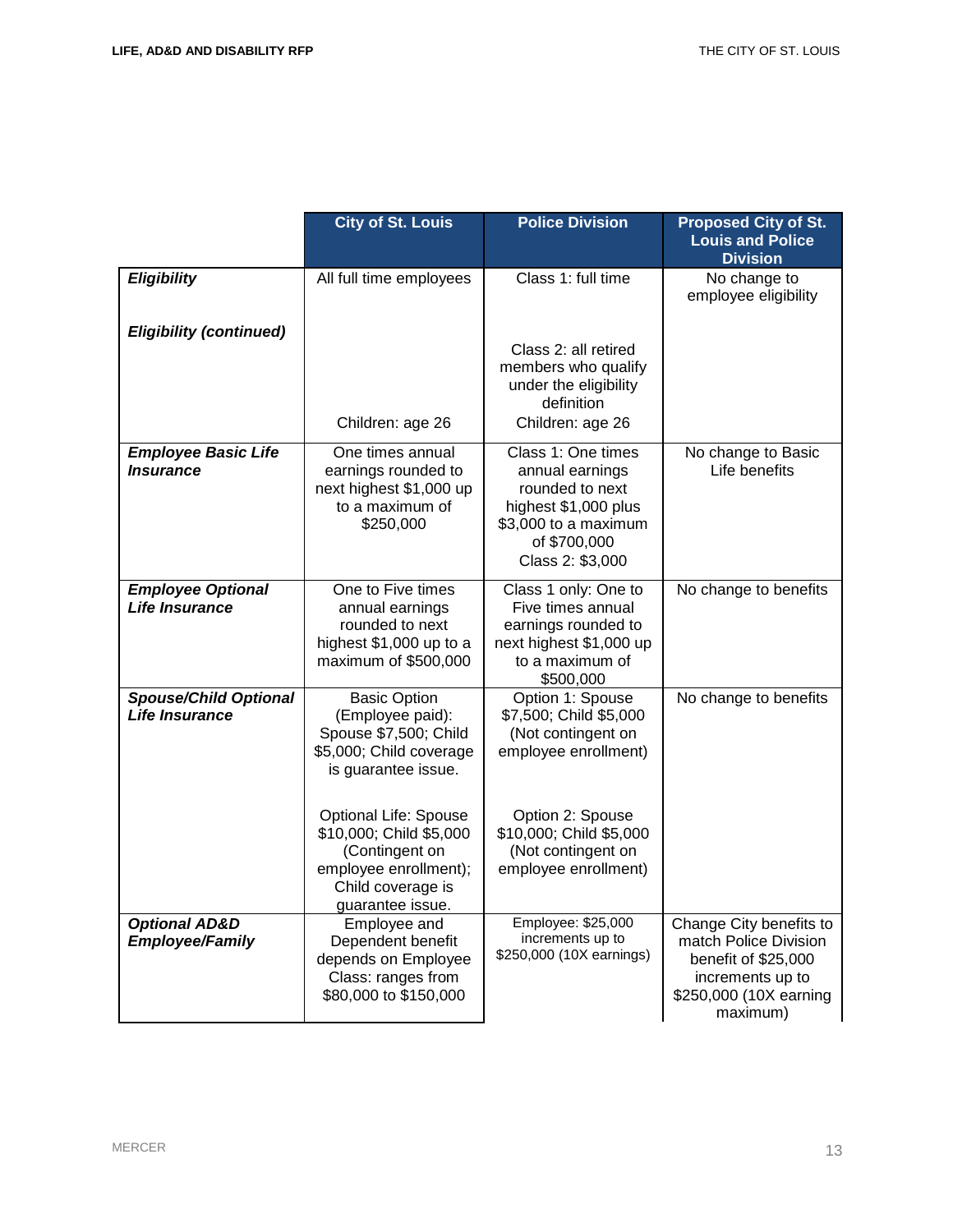| <b>City of St. Louis</b> | <b>Police Division</b>                                                                                                                                                | <b>Proposed City of St.</b><br><b>Louis and Police</b><br><b>Division</b> |
|--------------------------|-----------------------------------------------------------------------------------------------------------------------------------------------------------------------|---------------------------------------------------------------------------|
|                          | Dependent coverage is a<br>percentage of Employee's<br>coverage:<br>60% for spouse; 15% for<br>child if spouse not<br>covered / 10% for child if<br>spouse is covered | Change City benefits to<br>match Police Division<br>dependent benefits    |

### **Benefit Deviations**

| <b>Basic Life</b>              |               |             |                  |
|--------------------------------|---------------|-------------|------------------|
|                                | <b>POLICE</b> | <b>CITY</b> | <b>DEVIATION</b> |
| <b>Benefit</b>                 |               |             |                  |
| <b>Accelerated Death</b>       |               |             |                  |
| <b>Benefit</b>                 |               |             |                  |
| <b>Waiver of Premium</b>       |               |             |                  |
| <b>Suicide Exclusion</b>       |               |             |                  |
| <b>Conversion Benefit</b>      |               |             |                  |
| <b>Portability</b>             |               |             |                  |
| <b>Age Reduction</b>           |               |             |                  |
| <b>Other</b>                   |               |             |                  |
| <b>Optional Employee Life</b>  |               |             |                  |
|                                | <b>POLICE</b> | <b>CITY</b> | <b>DEVIATION</b> |
| <b>Benefit</b>                 |               |             |                  |
| <b>Guarantee Issue Amount</b>  |               |             |                  |
| <b>Maximum</b>                 |               |             |                  |
| <b>Accelerated Death</b>       |               |             |                  |
| <b>Benefit</b>                 |               |             |                  |
| <b>Premium Waiver</b>          |               |             |                  |
| <b>Suicide Exclusion</b>       |               |             |                  |
| <b>Conversion Benefit</b>      |               |             |                  |
| <b>Portability</b>             |               |             |                  |
| <b>Age Reduction</b>           |               |             |                  |
| <b>Other</b>                   |               |             |                  |
| <b>Optional Dependent Life</b> |               |             |                  |
|                                | <b>POLICE</b> | <b>CITY</b> | <b>DEVIATION</b> |
| <b>Benefit</b>                 |               |             |                  |
| <b>Guarantee Issue Amount</b>  |               |             |                  |
| <b>Maximum</b>                 |               |             |                  |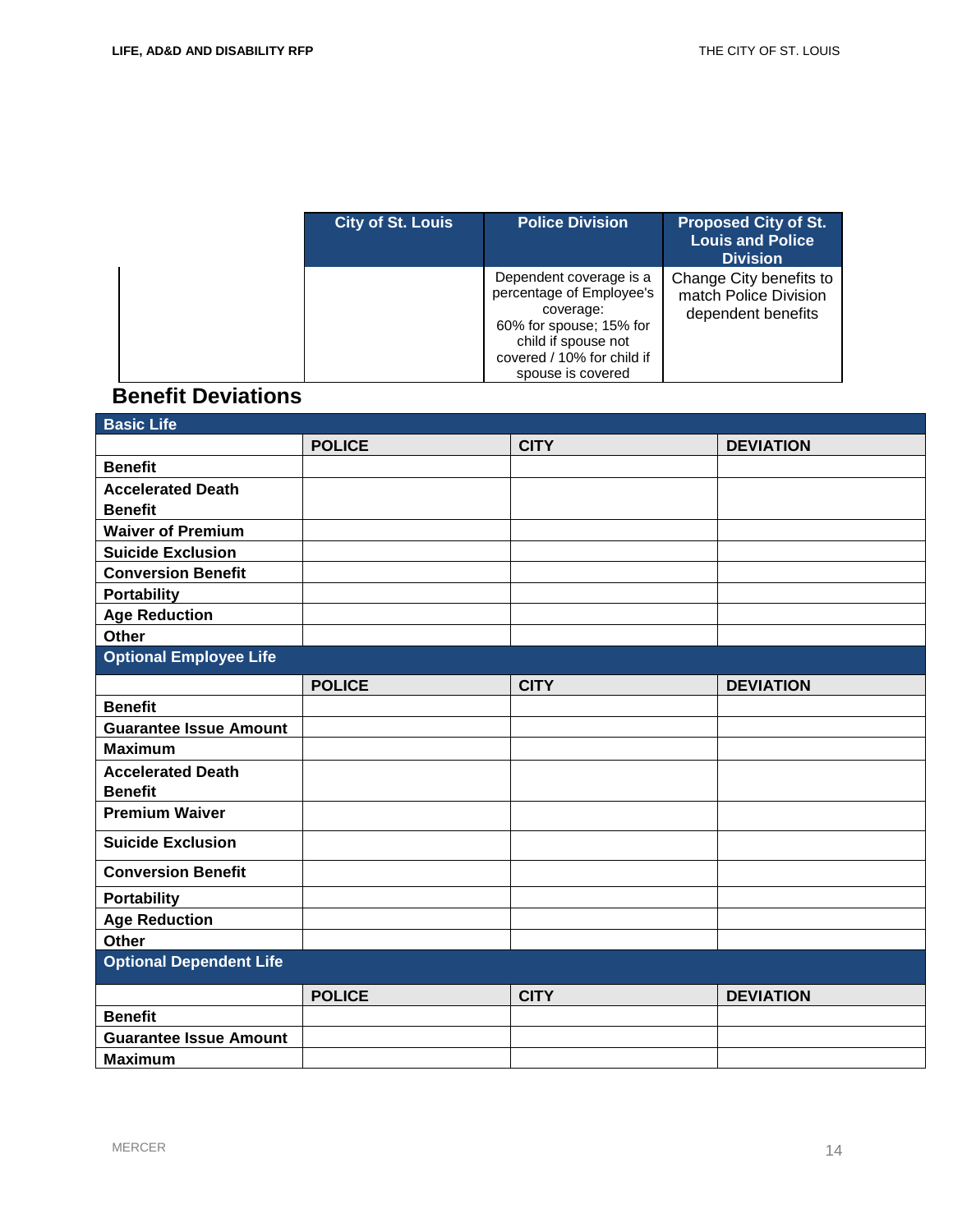| <b>Accelerated Death</b><br><b>Benefit</b> |  |  |
|--------------------------------------------|--|--|
| <b>Premium Waiver</b>                      |  |  |
| <b>Suicide Exclusion</b>                   |  |  |
| <b>Conversion Benefit</b>                  |  |  |
| <b>Portability</b>                         |  |  |
| <b>Age Reduction</b>                       |  |  |
| Other                                      |  |  |

### **Optional AD&D**

| <b>Optional Employee AD&amp;D</b> |               |             |                   |  |
|-----------------------------------|---------------|-------------|-------------------|--|
|                                   | <b>POLICE</b> | <b>CITY</b> | <b>DEVIATIONS</b> |  |
| <b>Benefit</b>                    |               |             |                   |  |
| <b>Seat Belt</b>                  |               |             |                   |  |
| <b>Waiver of Premium</b>          |               |             |                   |  |
| <b>Conversion Benefit</b>         |               |             |                   |  |
| <b>Portability</b>                |               |             |                   |  |
| <b>Age Reduction</b>              |               |             |                   |  |
| Other                             |               |             |                   |  |
| <b>Optional AD&amp;D - Family</b> |               |             |                   |  |
|                                   |               |             |                   |  |
|                                   | <b>POLICE</b> | <b>CITY</b> | <b>DEVIATIONS</b> |  |
| <b>Benefit</b>                    |               |             |                   |  |
| <b>Seat Belt</b>                  |               |             |                   |  |
| <b>Waiver of Premium</b>          |               |             |                   |  |
| <b>Conversion Benefit</b>         |               |             |                   |  |
| <b>Portability</b>                |               |             |                   |  |
| <b>Age Reduction</b>              |               |             |                   |  |

### **Long-term Disability**

| Core and Buy-up Long-term Disability |               |             |                   |
|--------------------------------------|---------------|-------------|-------------------|
|                                      | <b>POLICE</b> | <b>CITY</b> | <b>DEVIATIONS</b> |
| <b>Benefit</b>                       |               |             |                   |
| <b>Monthly Benefit</b>               |               |             |                   |
| <b>Maximum</b>                       |               |             |                   |
| <b>Elimination Period</b>            |               |             |                   |
| <b>Minimum Benefit</b>               |               |             |                   |
| <b>Own Occ. Period</b>               |               |             |                   |
| <b>Pre-existing Limitation</b>       |               |             |                   |
| <b>Definition of</b>                 |               |             |                   |
| salary/earnings                      |               |             |                   |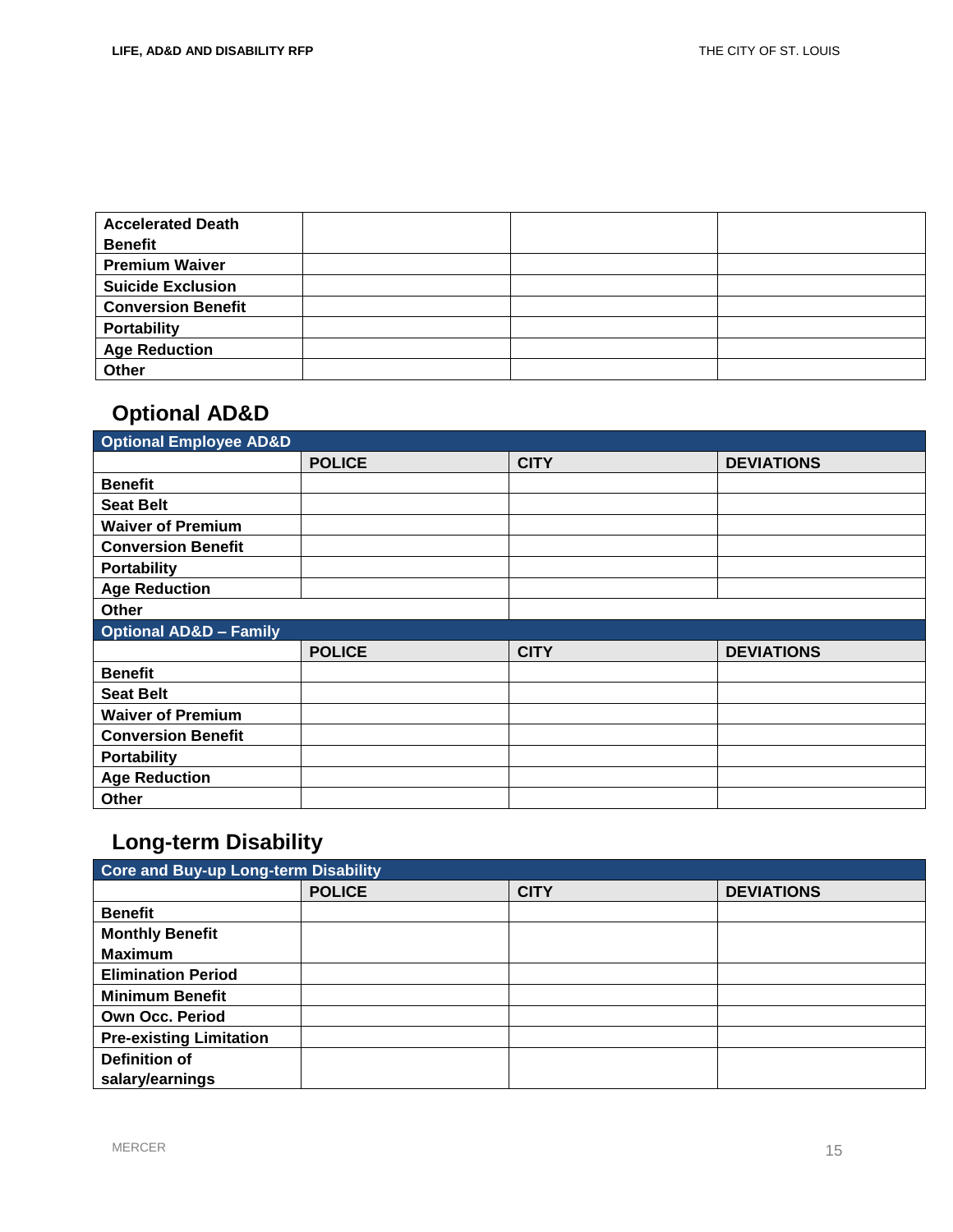| <b>Vacation and Sick Pay</b><br><b>Offset</b> |  |  |
|-----------------------------------------------|--|--|
| <b>All Benefits</b>                           |  |  |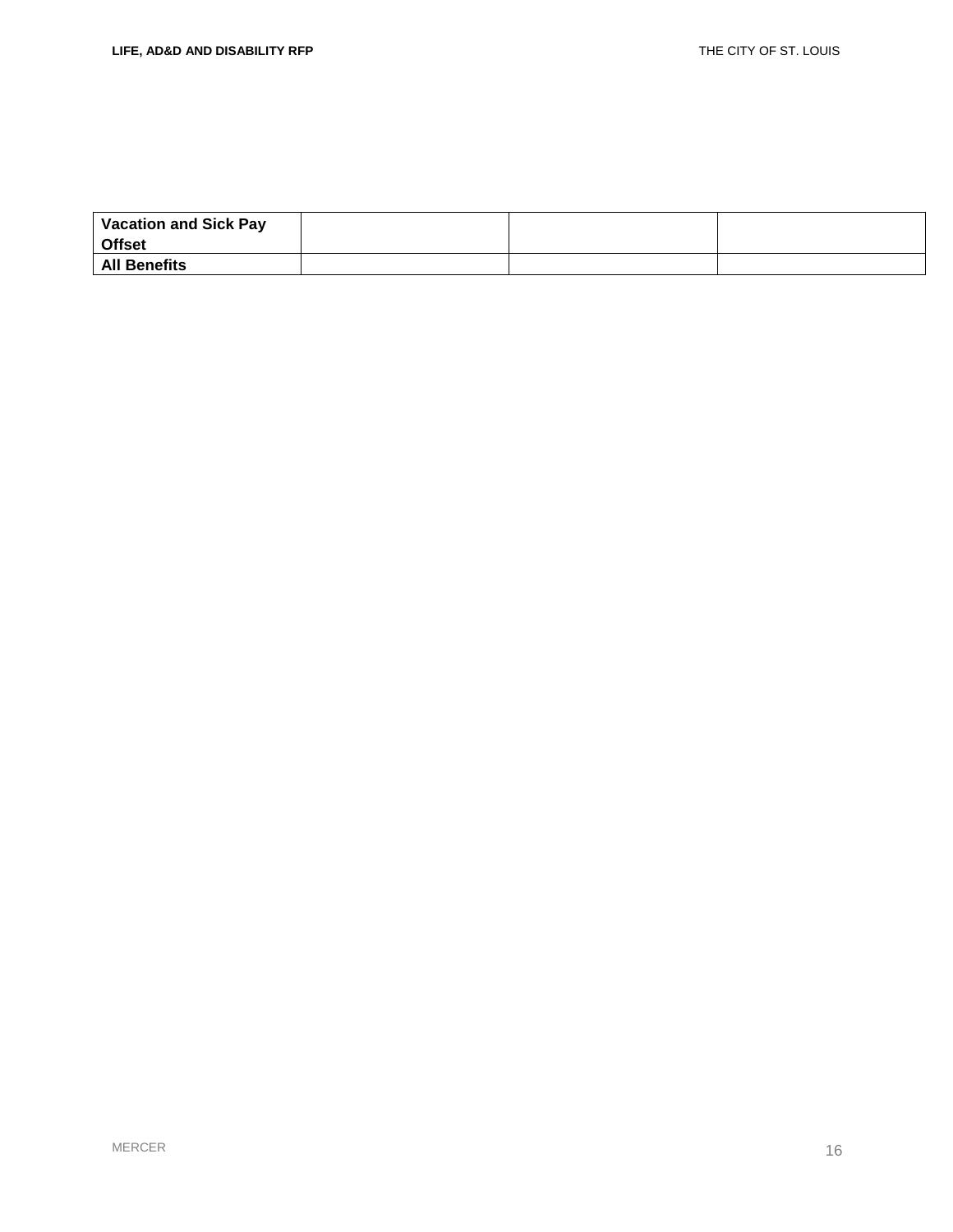## LIFE AND AD&D QUESTIONNAIRE

- 1. In this section, note differences, if any, in the proposed basic life and AD&D plan. If no differences are noted, your response will be binding for all proposed coverages.
- 2. List the required exclusions and limitations for your life and AD&D coverages.
- 3. Will you grandfather employees in current amounts?
	- a. Above your proposed guaranteed issue limit?
	- b. Above your proposed maximum?
- 4. Confirm that coverage will be provided on a no loss/no gain basis and that the actively-atwork provision will be completely waived, including employees who are disabled long term who continue to receive coverage for life insurance (except those on disability premium waiver under current plan as of the effective date). Explain who will and will not be covered under this provision. Does this provision apply differently to:
	- a. Employees not actively at work upon the effective date of the policy;
	- b. Employees not actively at work after the effective date.
- 5. Confirm that coverage will be provided on a no loss/no gain basis and that the actively-atwork provision will be administered as follows for the Life and AD&D plan:

| <b>Status</b>                                                                                | <b>Responsible</b><br><b>Bidder</b> |
|----------------------------------------------------------------------------------------------|-------------------------------------|
| Diagnosed as disabled prior to June 19, 2022 and receiving benefits with<br>premium waiver   | <b>Current Bidder</b>               |
| Diagnosed as disabled prior to June 19, 2022 and receiving benefits                          | New Bidder                          |
| Satisfying elimination period from a disability that was diagnosed prior to<br>June 19, 2022 | New Bidder                          |
| Absent due to disabling ailment that was diagnosed prior to<br>June 19, 2022                 | New Bidder                          |
| Absent due to non-disabling ailment                                                          | New Bidder                          |
| On vacation                                                                                  | New Bidder                          |
| On leave of absence/forced leave/suspension                                                  | New Bidder                          |
| On excused absence (funeral, etc.)                                                           | New Bidder                          |
| At work                                                                                      | New Bidder                          |

6. Confirm that your proposal includes a waiver of premium component for disabled employees.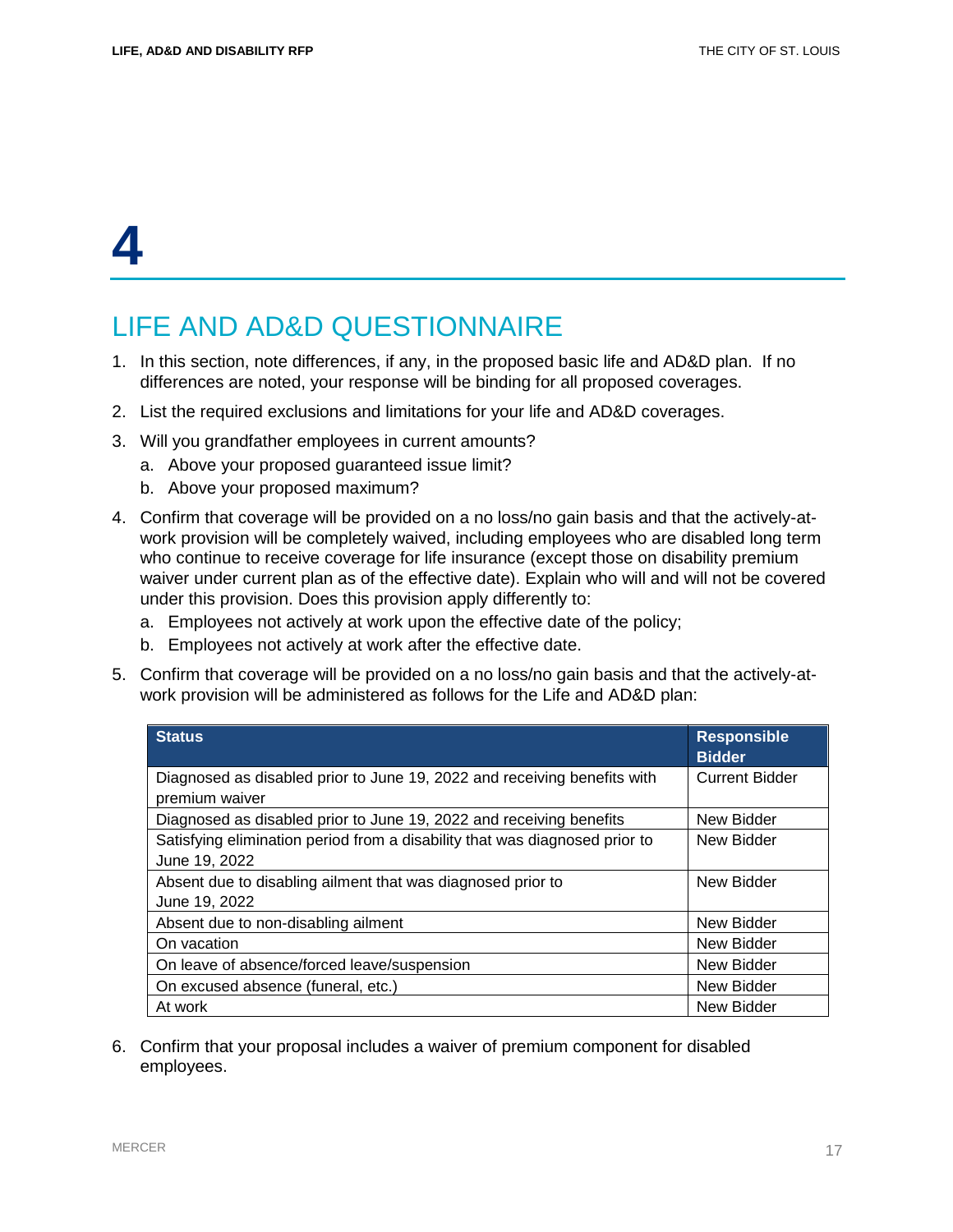- 7. Confirm the length of the total disability period required for waiver to apply?
- 8. If the policy is terminated, describe how coverage is affected for:
	- a. Employees currently covered by a waiver of premium; and
	- b. Employees that are not actively at work that have not met the definition of disability upon termination of the policy if they later meet the definition.
- 9. What is the evidence of insurability requirements for these products?
- 10. What are your online capabilities in regards to employee communication, enrollment and EOI form processing?
- 11. What, if any, pre-existing conditions limitations exist for these products?
- 12. Confirm the inclusion of an Accelerated Death Benefit provision. Please describe this feature.
- 13. What are your Life Insurance settlement options?
- 14. Will you provide interest credit from the date of death to the date a benefit is paid? If so, at what rate? Is such interest payment charged against the experience of the Plan? How?
- 15. Do you provide beneficiary services (record retention and 800 number)? What is the cost of these services?
- 16. Please list any additional benefits or plan features that could be offered at little or no cost.
- 17. Please provide samples of the following for each coverage (if applicable):
	- Contract
	- Plan exclusions and limitations
	- Certificates of Coverage
	- Enrollment form
	- Beneficiary change form
	- Waiver of premium forum
	- "Port" form
	- Conversion form
	- Claim form
	- Living Benefits form

### **Financial**

- 1. How much credibility will be assigned to the basic life and AD&D contracts for the experience-rated quote?
- 2. Describe your annual renewal rating process, including any pooling levels used.
- 3. Are the quotes subject to any participation requirements? If so, what are the requirements?
- 4. Will final enrollment affect your proposed rates?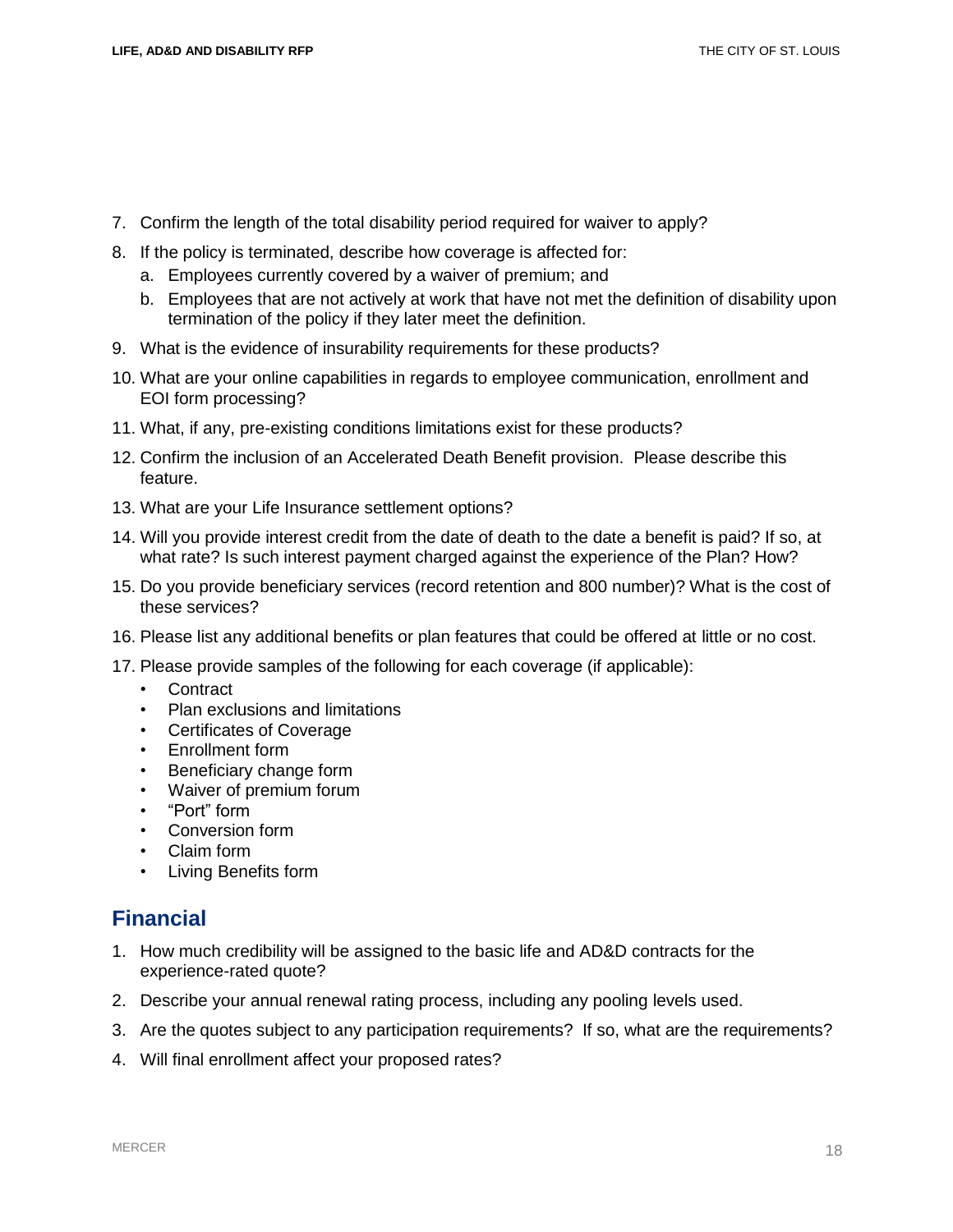## LTD QUESTIONNAIRE

- 1. In this section, note differences, if any, in the proposed LTD plan. If no differences are noted, your response will be binding for all proposed coverages.
- 2. What approach do you use to obtain a release of medical information from claimants? Provide a sample of the medical release form you use.
- 3. Describe, step-by-step, how LTD cases are monitored, tracked and reported once approved.
- 4. What is your time standard for making a disability determination for LTD (specify calendar or workdays)?
- 5. Describe any special Social Security program(s) you have available. Is an additional fee charged for this program(s)?
- 6. Provide statistics on the percentage of your claimants who are receiving Social Security disability benefits. Provide the % approved --- from the date of disability 0-1 yr, 1-2 yrs, 2-3 yrs, 3-4 yrs, 4-5 yrs, 5+ yrs, all claimants 2+ yrs, all open claims for all years.
- 7. Describe how your staff will coordinate RTW with City of St. Louis for the following:
	- a. Identifying residual work capacity.
	- b. Identifying transitional work opportunities with City of St. Louis
	- c. Discussing opportunities with the treating provider
	- d. Communicating with the employee regarding transitional work
	- e. Following up with all involved parties regarding status upgrades.
- 8. Describe on-line systems available to City of St. Louis to run ad-hoc reports. Are there any additional charges for this service?
- 9. What types of measurement tools are used (e.g. satisfaction surveys) to assess customer satisfaction and quality assurance? What have your satisfaction rates been for the last two years? How often are surveys conducted? Are they done by internal or external sources? How are client s notified of their results?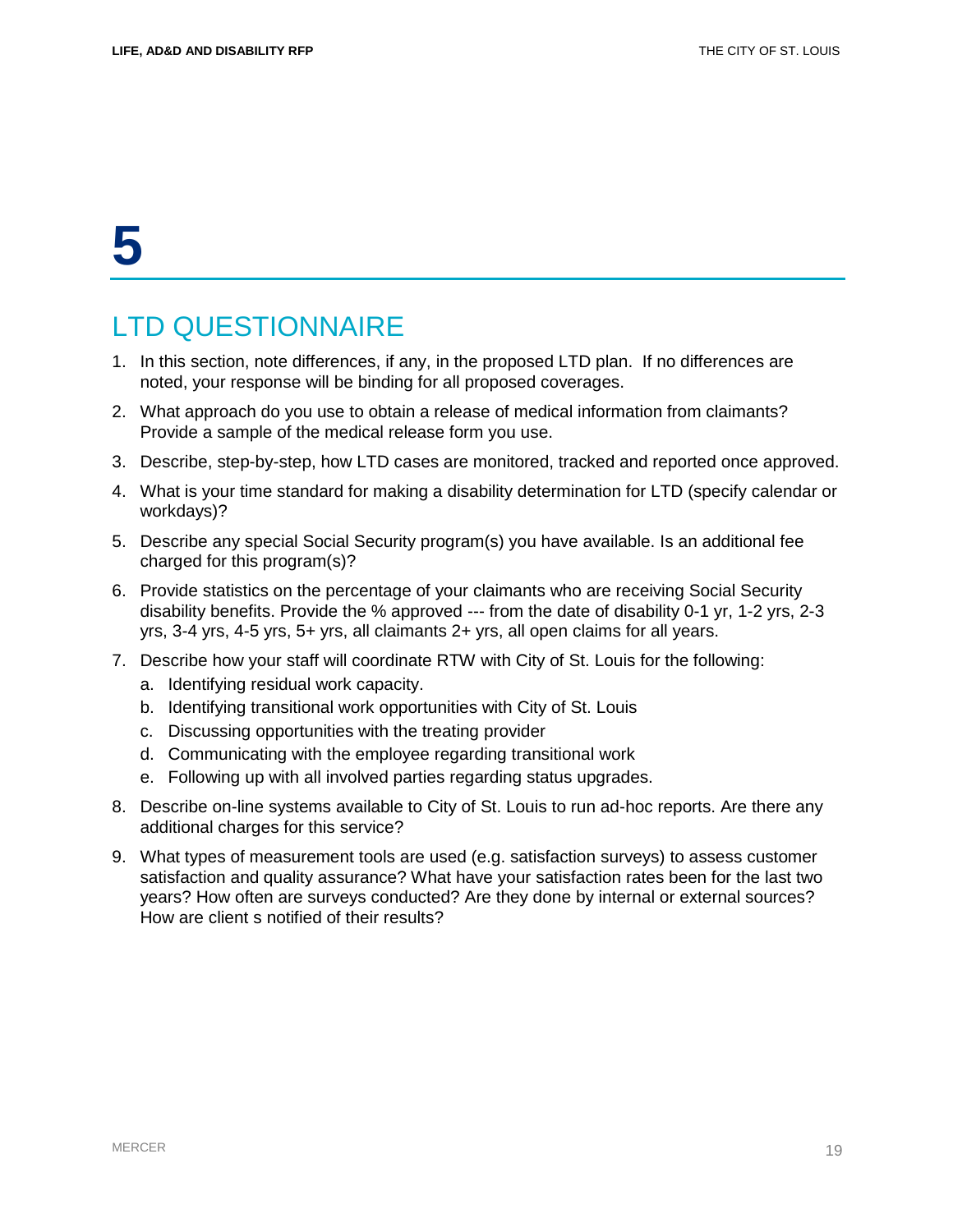## GENERAL QUESTIONNAIRE

1. What company underwrites the benefits you have proposed? Provide the most recent rating for your company.

| Agency             | Rating | Date of Rating |
|--------------------|--------|----------------|
| <b>Best</b><br>A M |        |                |

- 2. In the last three years, has your company been a party to any legal actions related directly or indirectly to your firm's management or rehabilitation management programs? If so, please describe the circumstances surrounding this litigation and the results.
- 3. Do you have any pending litigation for life/AD&D insurance or LTD? If yes, describe how many cases and the nature of each case.
- 4. Do you agree that the City is not liable for negligence by you or your subcontractor(s) in providing life services?
- 5. The City, or its agent, reserves the right to audit your performance by reviewing pertinent records or documentation (including clinical records). Will you cooperate with any such audit, subject to appropriate confidentiality requirements?
- 6. What are your contract termination provisions?
- 7. Provide the information below for three current and three terminated client references. References must be of similar industry and size to the City. Be certain to include references that represent relationships for all proposed coverages.
	- a. Company name
	- b. Contact name and phone number
	- c. Number of employees enrolled
	- d. Coverages/services provided
	- e. Number of years as a customer
- 8. What communication and enrollment materials will be provided by your plan? What are the additional costs for materials?
- 9. Provide a detailed implementation plan.
- 10. Confirm your agreement to duplicate the City's current billing and payment terms. The City self-bills. Payments are on a bi-weekly basis (26 payments); paid 45 days in arrears following the 30 day grace period.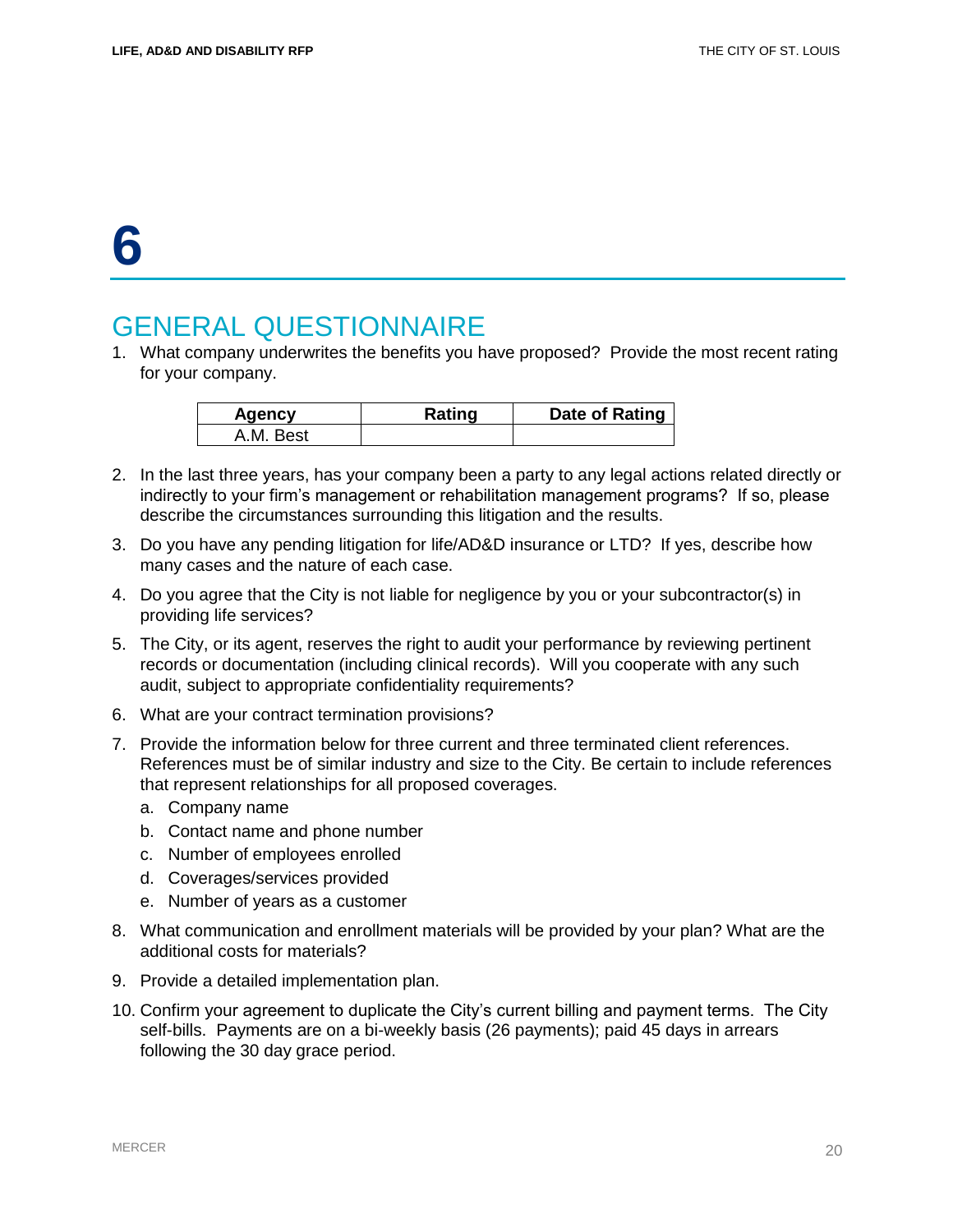- 11. Does your plan provide a toll-free number by which enrollees can request forms and process requests? What are the hours of operation? Describe any internet capabilities in this area.
- 12. Do you agree to grandfather all current City employees (including disabled members) at their current coverage amounts, at a minimum?
- 13. Please identify the claims processing location you propose for the City.
- 14. Describe how a Life/AD&D and LTD insurance claim would flow through your organization including the steps involved in the review, and the amount of time each step takes, roles and responsibilities, and points of contact with the City personnel.
- 15. Are you willing to customize claims forms and form letters if necessary for the City? Is there an additional cost for customization?
- 16. Please describe any administrative performance guarantees you are willing to provide, and the amount of premium you will put at risk for each guarantee.
- 17. Do you have an internal claim audit process? If so, please provide a brief description.
- 18. Will internal audit results be available to the City?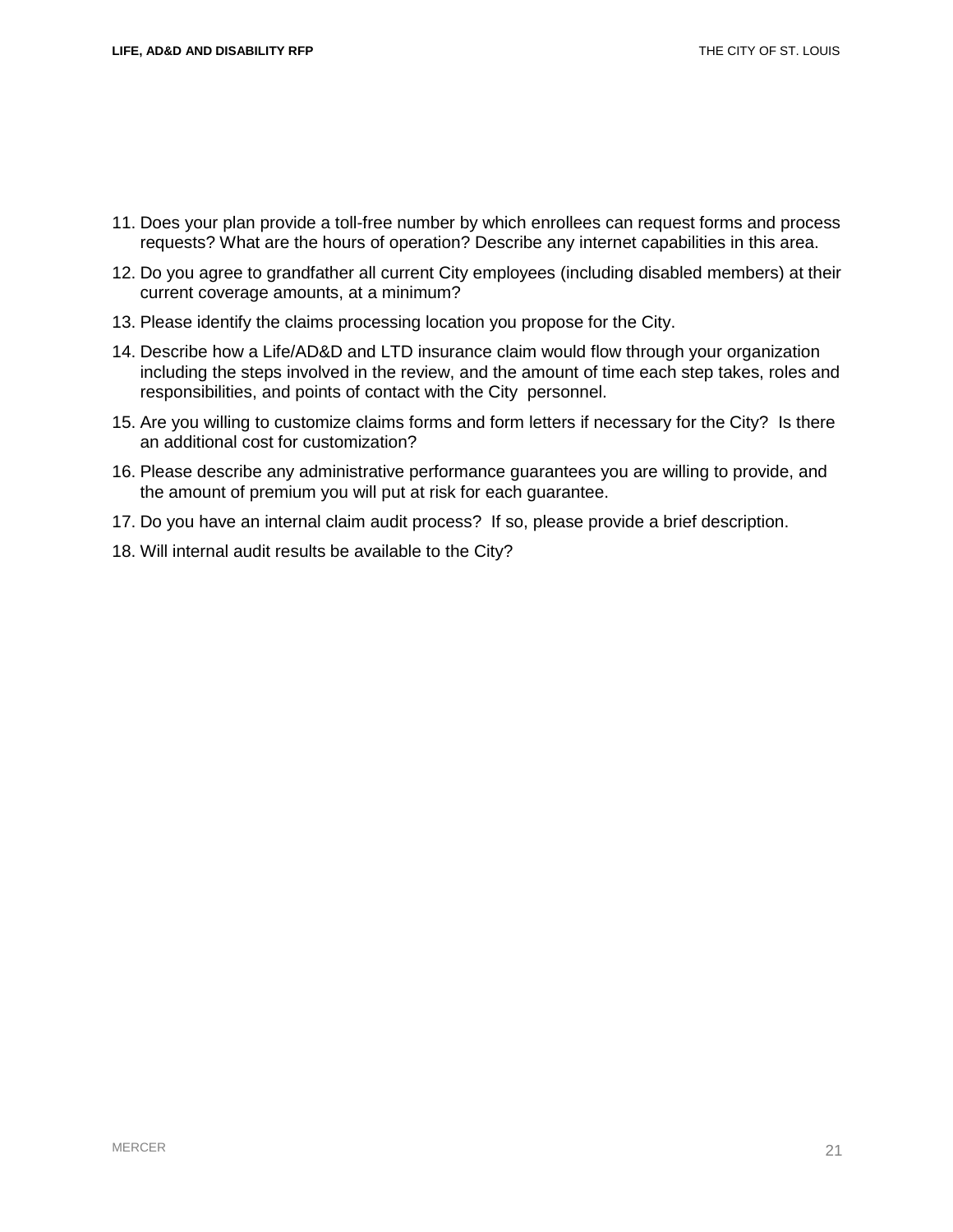## RATE RESPONSE FORM

We are requesting fully insured, non-participating, and **net of commission rates** for the current level of benefits for a minimum of 3 years, effective June 19, 2022. If you are willing to guarantee rates beyond 3 years, the rate guarantee should be through 48 or 60 months with the contract ending upon the last plan year payroll date.

- 1. Indicate the applicable rate guarantee period by entering the rates in the applicable column on the Rate Response Form.
- 2. For comparison purposes, please confirm the rates entered are available on a stand-alone basis.
- 3. Identify below any assumed savings for multiple lines of coverage.
- 4. Also list and describe any other costs to the City, such as start-up or administrative fees, W-2 forms, etc.
- 5. We will not allow any cross subsidization between employer paid and employee paid programs.
- 6. Please confirm your optional life rates do not straddle.
- 7. Please show your rates on a bi-weekly basis only.
- 8. Benefits requested are outlined in Section 3. Please match current benefits.

#### **Provide** *bi-weekly rates* **on a fully insured, non-participating basis for the Current Level of Benefits - net of commission.**

| <b>CITY</b>                       |                 |                         |                       |
|-----------------------------------|-----------------|-------------------------|-----------------------|
| <b>Benefit</b>                    | <b>Age Band</b> | <b>Estimated Volume</b> | <b>Bi-Weekly Rate</b> |
| <b>Basic Employee Life</b>        | <b>NA</b>       |                         |                       |
| (non-contributory) Rate/\$1,000   |                 |                         |                       |
| <b>Benefit</b>                    |                 |                         |                       |
| <b>Estimated Annual Premium</b>   |                 |                         |                       |
| Optional Employee Life            | < 30            |                         |                       |
| Rate/\$1,000 benefit:             | 30-34           |                         |                       |
| One to five times annual earnings | 35-39           |                         |                       |
| up to a max of \$250,000          | $40 - 44$       |                         |                       |
|                                   | 45-49           |                         |                       |
|                                   | 50-54           |                         |                       |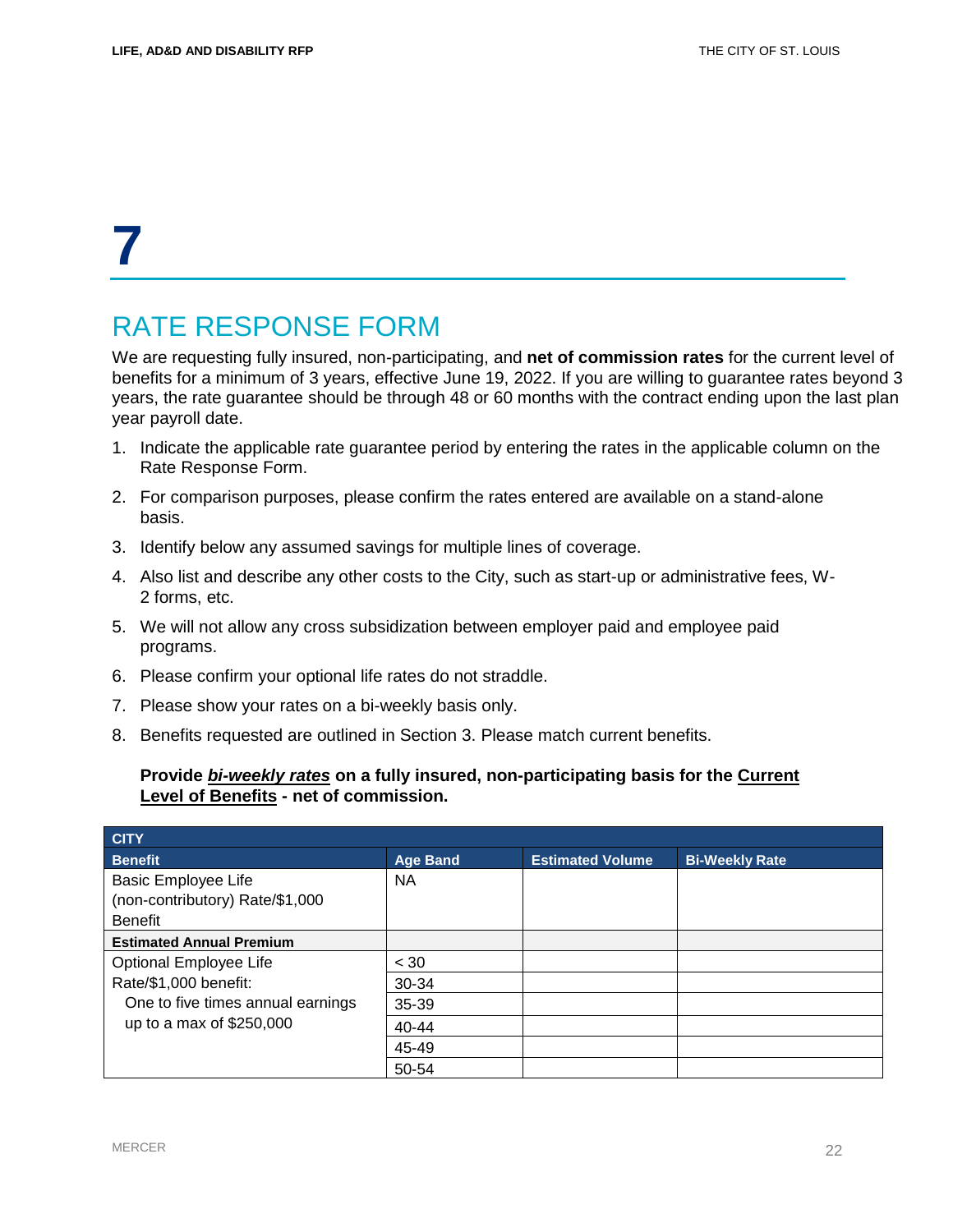| <b>CITY</b>                                              |                 |                         |                       |
|----------------------------------------------------------|-----------------|-------------------------|-----------------------|
| <b>Benefit</b>                                           | <b>Age Band</b> | <b>Estimated Volume</b> | <b>Bi-Weekly Rate</b> |
|                                                          | 55-59           |                         |                       |
|                                                          | 60-64           |                         |                       |
|                                                          | 65-69           |                         |                       |
|                                                          | $70+$           |                         |                       |
|                                                          |                 |                         |                       |
| <b>Optional Dependent Life</b>                           | <b>NA</b>       |                         |                       |
| (contributory)                                           |                 |                         |                       |
| Option 1: \$7,500 spouse                                 |                 |                         |                       |
| \$5,000 child                                            |                 |                         |                       |
| Flat rate per unit                                       |                 |                         |                       |
|                                                          |                 |                         |                       |
| <b>Optional Dependent Life</b>                           | <b>NA</b>       |                         |                       |
| (contributory)                                           |                 |                         |                       |
| Option 2: \$10,000 spouse                                |                 |                         |                       |
| \$5,000 child                                            |                 |                         |                       |
| Flat rate per unit                                       |                 |                         |                       |
|                                                          |                 |                         |                       |
| Optional Employee AD&D                                   |                 |                         |                       |
| (contributory);                                          |                 |                         |                       |
| \$80,000 to \$150,000 depending on                       |                 |                         |                       |
| class                                                    |                 |                         |                       |
| per \$1,000 benefit (including 3%<br>administration fee) |                 |                         |                       |
|                                                          |                 |                         |                       |
| Optional Family AD&D                                     |                 |                         |                       |
| Coverage is a percentage of                              |                 |                         |                       |
| employee's coverage                                      |                 |                         |                       |
| per \$1,000 benefits (including 3%                       |                 |                         |                       |
| administration fee)                                      |                 |                         |                       |
| <b>Estimated Annual Premium</b>                          |                 |                         |                       |
| Core Disability City: 50% benefit, up to                 | <b>NA</b>       |                         |                       |
| \$2,000 maximum);                                        |                 |                         |                       |
| per \$100 of covered payroll                             |                 |                         |                       |
| <b>Estimated Annual Premium</b>                          |                 |                         |                       |
| Buy-up Disability City: 10% benefit, up                  | <b>NA</b>       |                         |                       |
| to \$5,000 maximum;                                      |                 |                         |                       |
| per \$100 of covered payroll (including                  |                 |                         |                       |
| 3% administration fee)                                   |                 |                         |                       |

All rates are applicable cost per \$1,000 unless otherwise noted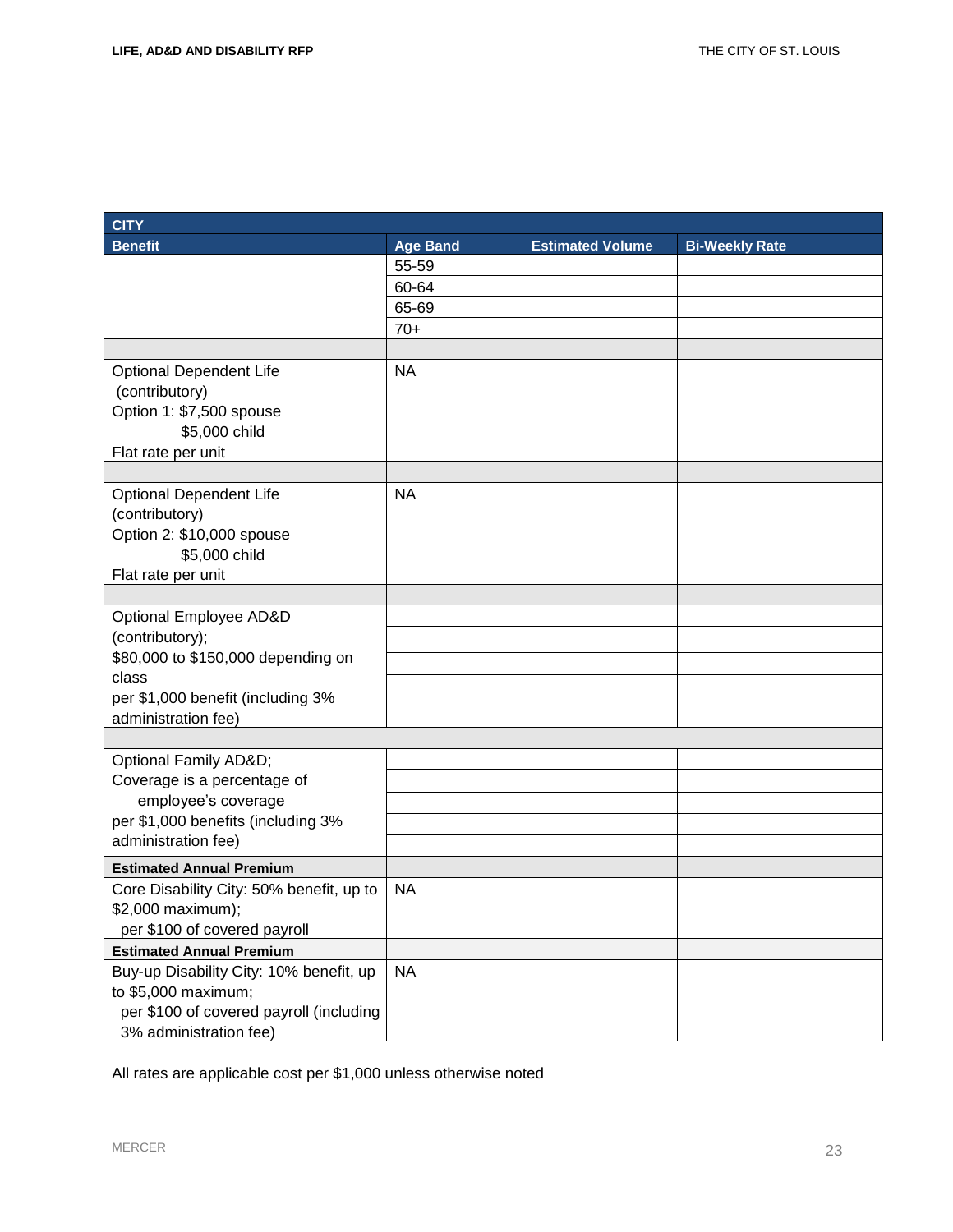| <b>POLICE</b>                                                 |                     |                         |                       |
|---------------------------------------------------------------|---------------------|-------------------------|-----------------------|
| <b>Benefit</b>                                                | <b>Age or Class</b> | <b>Estimated Volume</b> | <b>Bi-Weekly Rate</b> |
| Basic Employee Life (Class 1)                                 | <b>NA</b>           |                         |                       |
| and Retiree Life (Class 2)                                    |                     |                         |                       |
| (non-contributory)                                            |                     |                         |                       |
| Rate/\$1,000 Benefit                                          |                     |                         |                       |
| <b>Estimated Annual Premium</b>                               |                     |                         |                       |
| Optional Employee Life                                        | $< 30$              |                         |                       |
| Rate/\$1,000 benefit, Active                                  | 30-34               |                         |                       |
| Employees                                                     | 35-39               |                         |                       |
| One to five times annual earnings<br>up to a max of \$250,000 | 40-44               |                         |                       |
|                                                               | 45-49               |                         |                       |
|                                                               | 50-54               |                         |                       |
|                                                               | 55-59               |                         |                       |
|                                                               | 60-64               |                         |                       |
|                                                               | 65-69               |                         |                       |
|                                                               | $70+$               |                         |                       |
|                                                               |                     |                         |                       |
| <b>Optional Dependent Life</b>                                | <b>NA</b>           |                         |                       |
| Option 1: Spouse - \$7,500:                                   |                     |                         |                       |
| Child(ren) - \$5,000                                          |                     |                         |                       |
| Flat rate per unit                                            |                     |                         |                       |
|                                                               |                     |                         |                       |
| <b>Optional Dependent Life</b>                                | <b>NA</b>           |                         |                       |
| Option 2: Spouse - \$10,000;                                  |                     |                         |                       |
| $Children) - $5,000$                                          |                     |                         |                       |
| Flat rate per unit                                            |                     |                         |                       |
|                                                               |                     |                         |                       |
| Optional Employee AD&D                                        | <b>NA</b>           |                         |                       |
| \$25,000 increments up to \$250,000                           |                     |                         |                       |
| per \$1,000 benefits (including 3%                            |                     |                         |                       |
| administration fee)                                           |                     |                         |                       |
|                                                               |                     |                         |                       |
| Optional Family AD&D                                          | <b>NA</b>           |                         |                       |
| Coverage is a percentage of<br>employee's coverage            |                     |                         |                       |
| per \$1,000 benefits (including 3%                            |                     |                         |                       |
| administration fee)                                           |                     |                         |                       |
|                                                               |                     |                         |                       |
| Core Long Term Disability Police:                             | <b>NA</b>           |                         |                       |
| 40% benefit, up to \$3,333 maximum;                           |                     |                         |                       |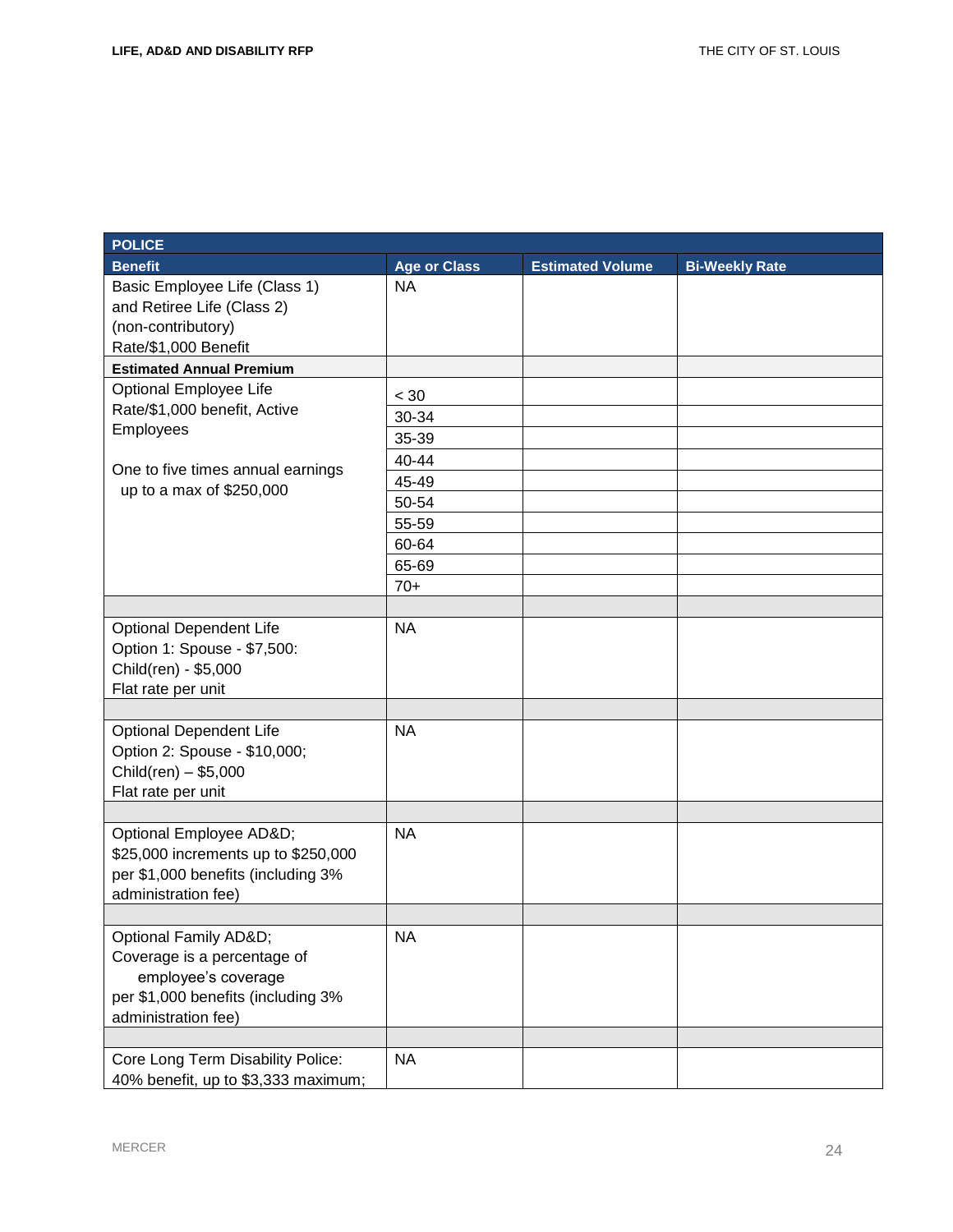| <b>POLICE</b>                                                                                                                                   |                     |                         |                       |  |  |
|-------------------------------------------------------------------------------------------------------------------------------------------------|---------------------|-------------------------|-----------------------|--|--|
| <b>Benefit</b>                                                                                                                                  | <b>Age or Class</b> | <b>Estimated Volume</b> | <b>Bi-Weekly Rate</b> |  |  |
| per \$100 of covered payroll                                                                                                                    |                     |                         |                       |  |  |
| <b>Estimated Annual Premium</b>                                                                                                                 | <b>NA</b>           |                         |                       |  |  |
| Buy-up Long Term Disability Police:<br>20% benefit, up to \$5,000 maximum;<br>per \$100 of covered payroll (including<br>3% administration fee) | <b>NA</b>           |                         |                       |  |  |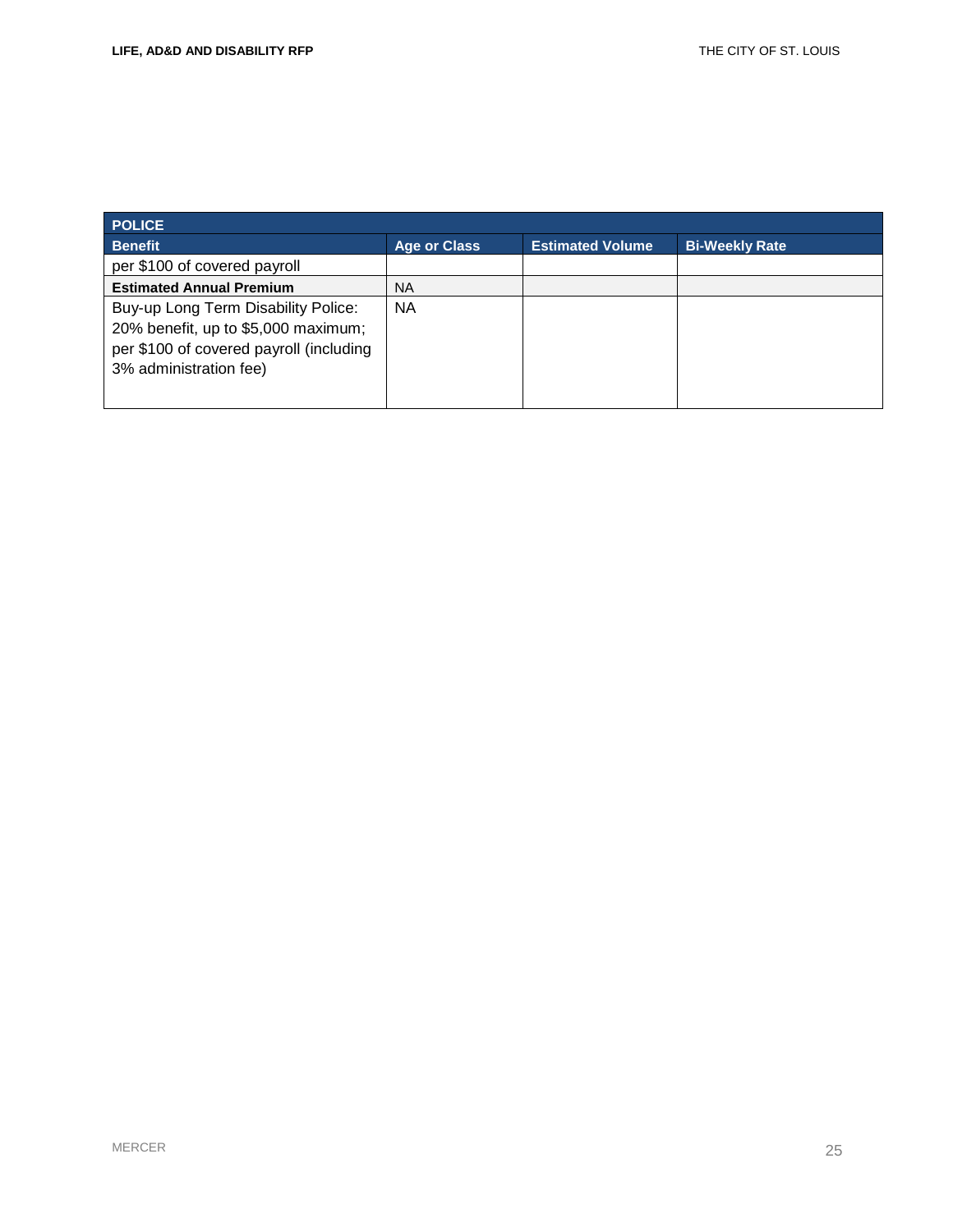## APPENDIX

- A. Census
- B. Current Rates
- C. Claim and Waiver Information
- D. Current Certificates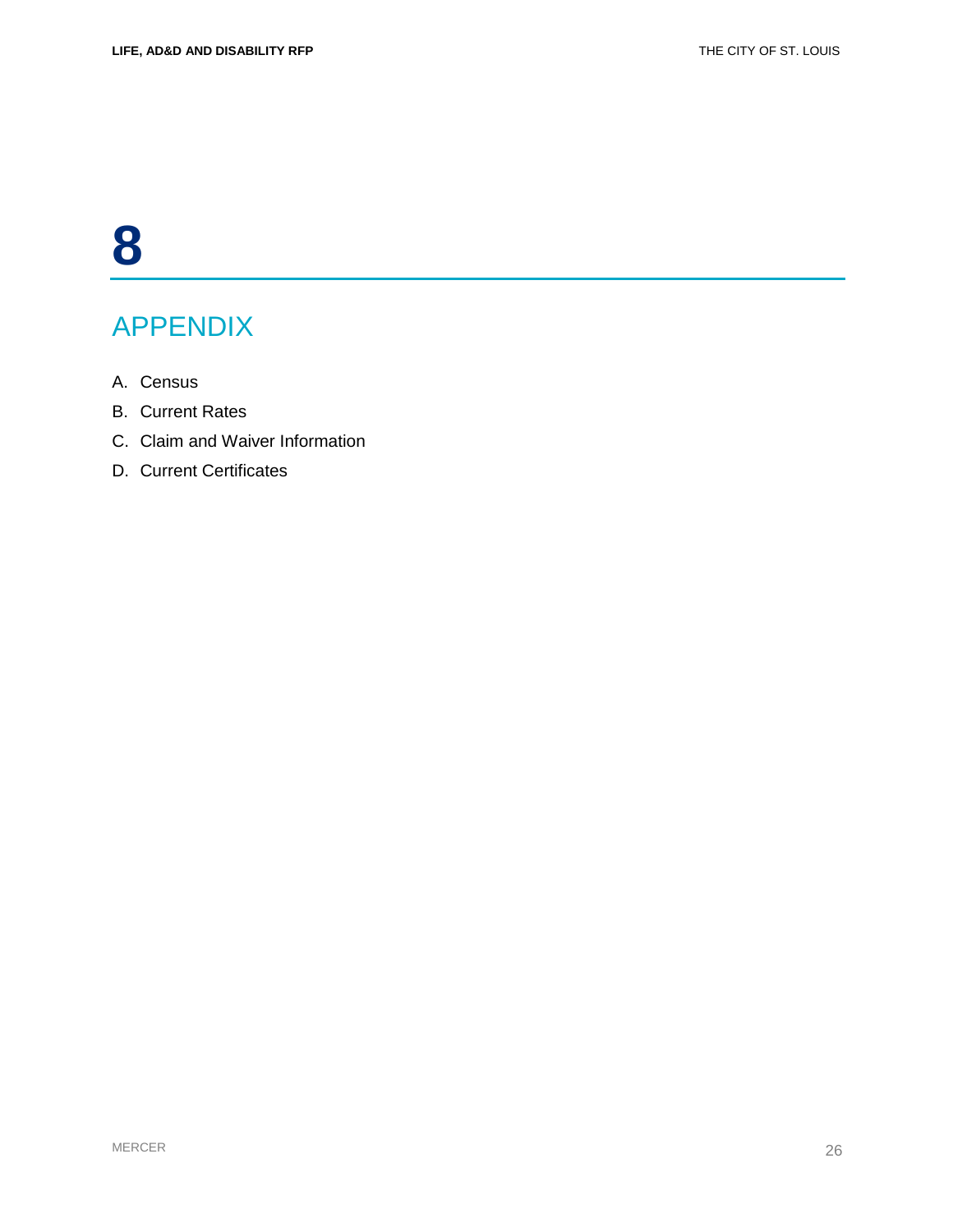# **APPENDIX A**

## **CENSUS**

Censuses for the City of St. Louis and Police Division are included with the RFP documents.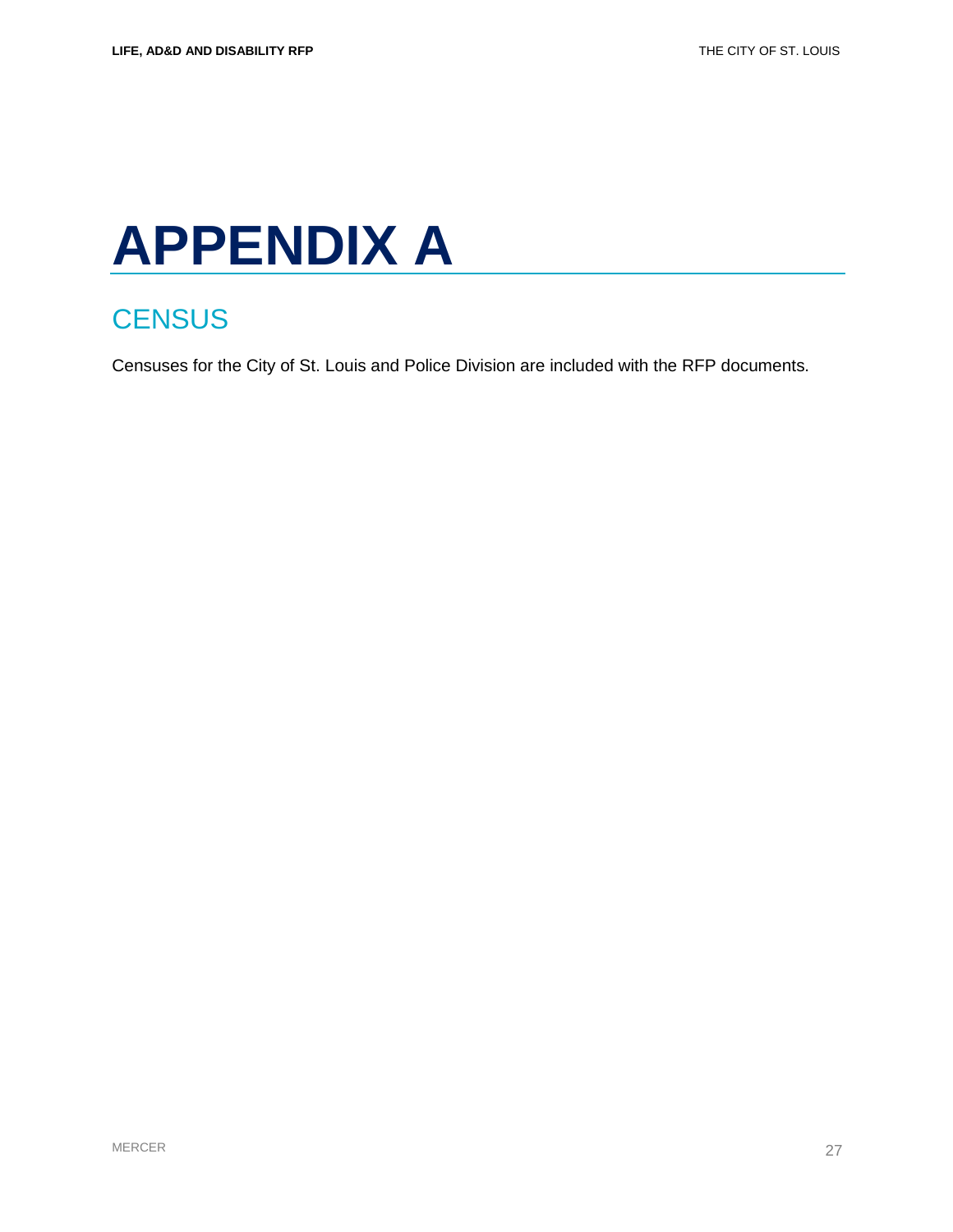# **APPENDIX B**

### CURRENT RATES

To be provided under separate cover.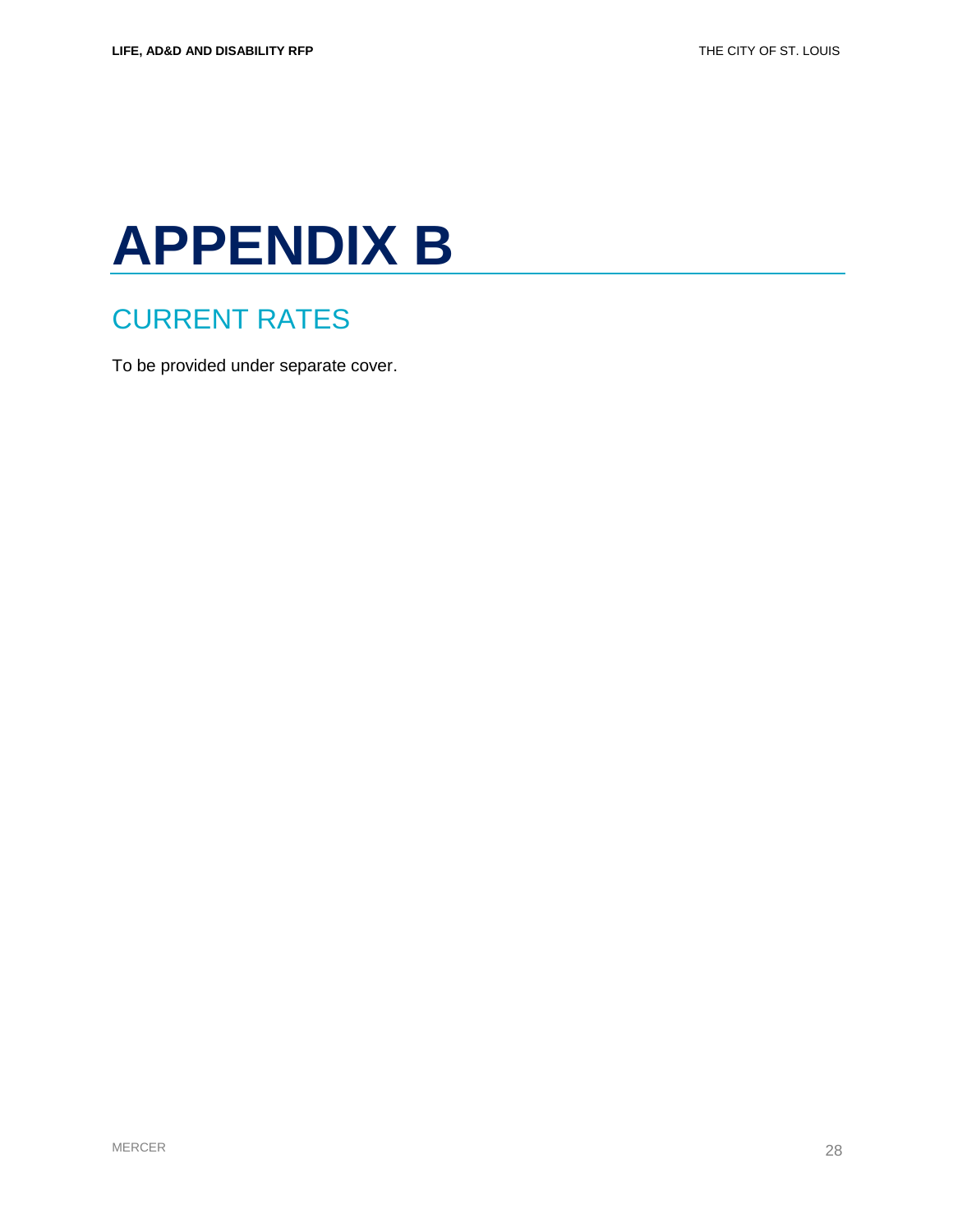# **APPENDIX C**

## CLAIM AND WAIVER INFORMATION

To be provided under separate cover.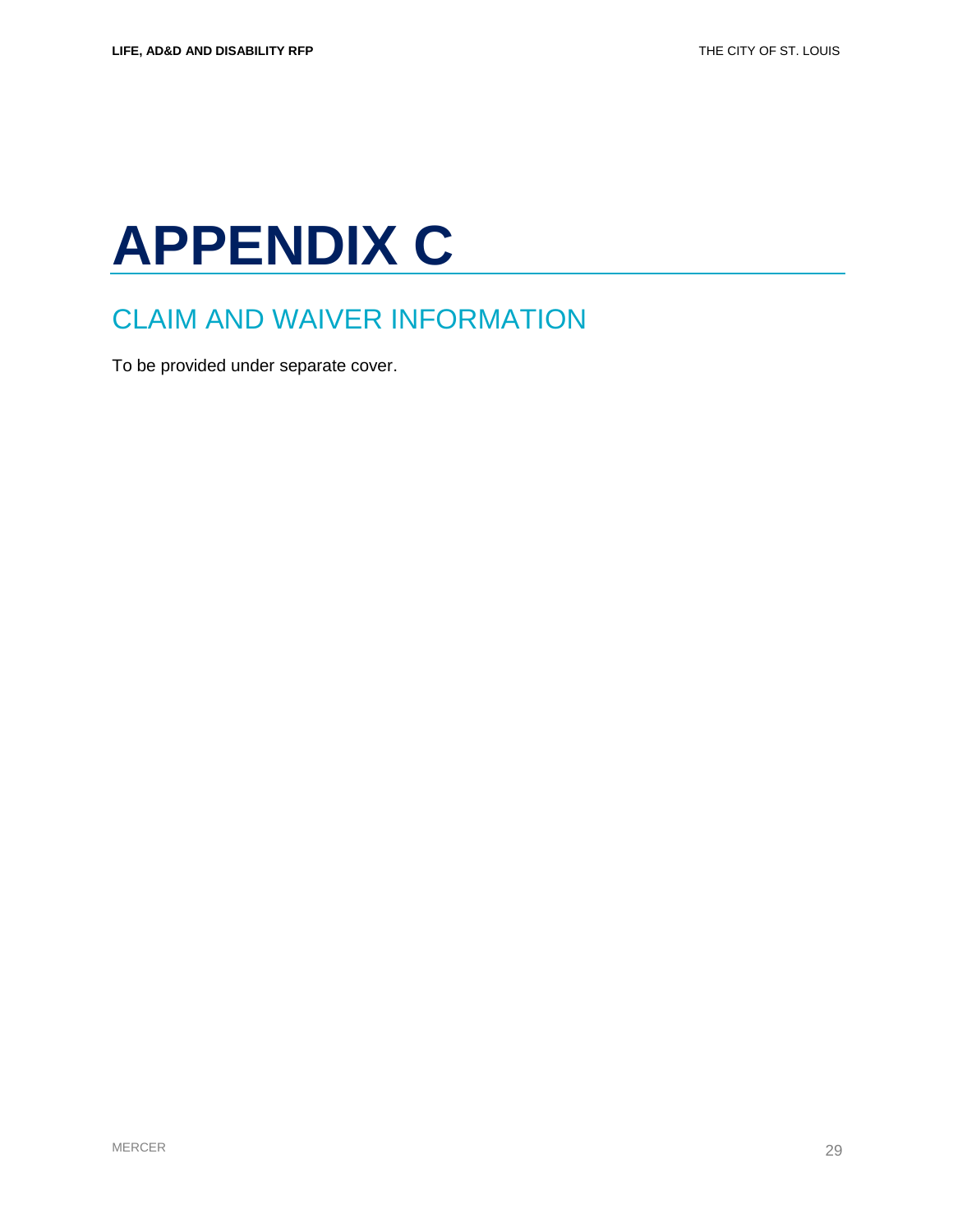# **APPENDIX D**

## CURRENT CERTIFICATES

To be provided under a separate cover.